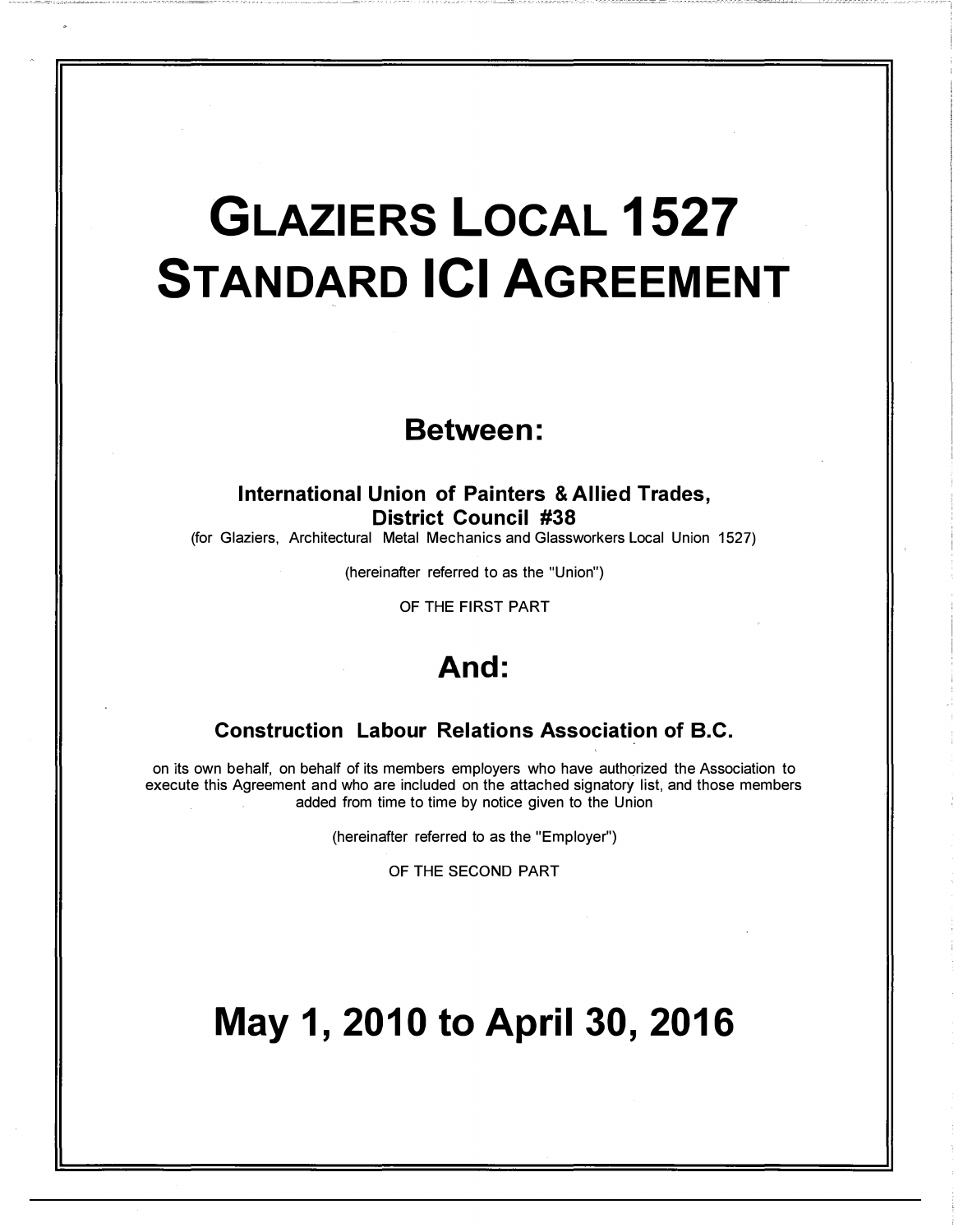$\mathcal{A}^{\mathcal{A}}_{\mathcal{A}}$ 

 $\bar{\beta}$ 

# **Table of Contents**

 $\zeta$ 

# **Article**

 $\hat{\vec{r}}$ 

# Page

| 1  | $\mathbf 1$    |
|----|----------------|
| 2  |                |
| 3  |                |
| 4  |                |
| 5  |                |
| 6  | $\overline{4}$ |
| 7  |                |
| 8  |                |
| 9  |                |
| 10 | 5              |
| 11 |                |
| 12 |                |
| 13 |                |
| 14 |                |
| 15 |                |
| 16 |                |
| 17 |                |
| 18 |                |
| 19 |                |
| 20 |                |
| 21 |                |
| 22 |                |
| 23 |                |
| 24 |                |
| 25 |                |
| 26 |                |
| 27 |                |
| 28 |                |
|    |                |
|    |                |
|    |                |
|    |                |
|    |                |

 $\mathcal{A}^{\mathcal{A}}$ 

 $\langle \cdot \rangle$ 

 $\sim 300$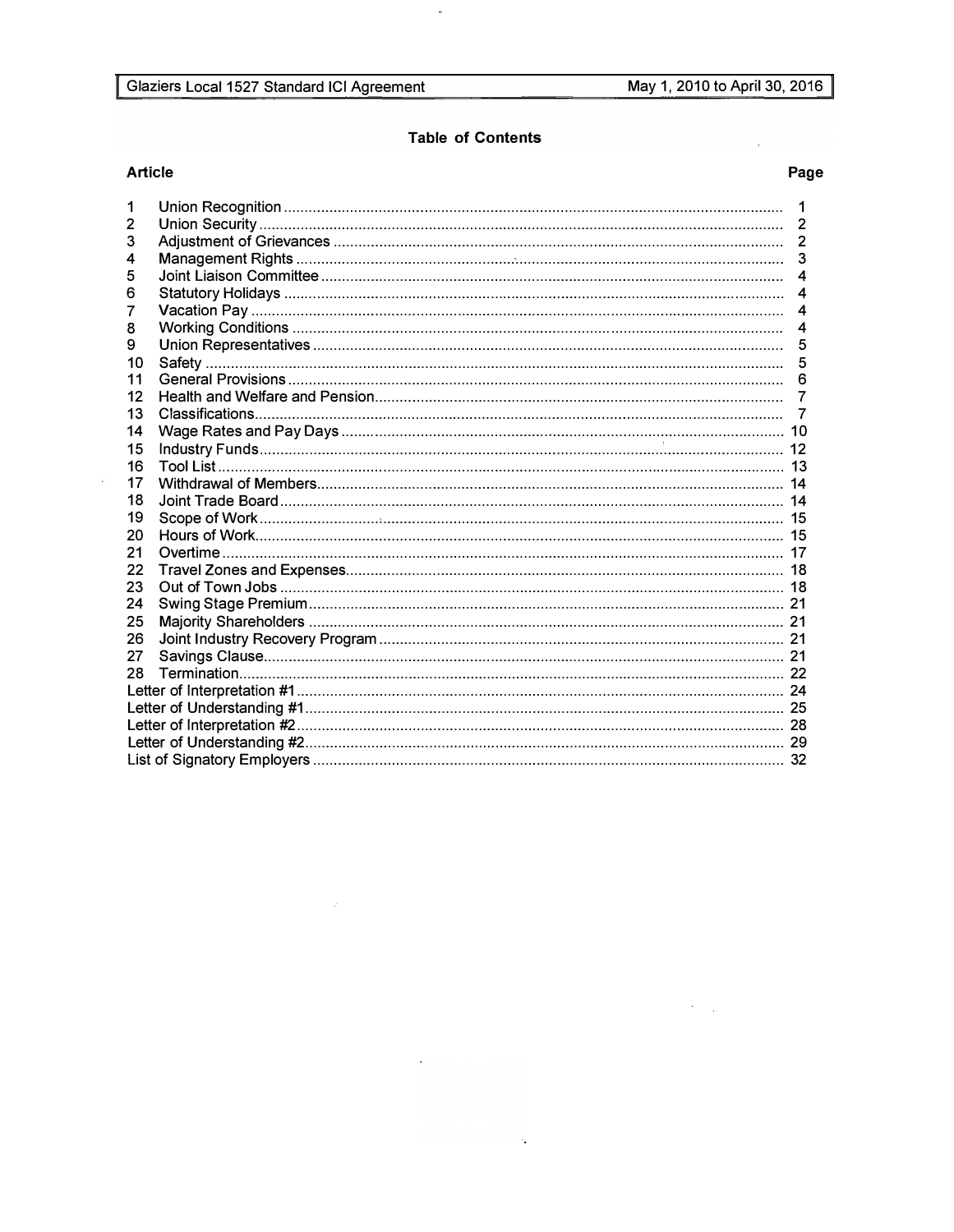Glaziers Local 1527 Standard ICI Agreement May 1, 2010 to April 30, 2016

## NOTE:

This collective agreement has been in amended in accordance to Letter of Understanding #1 which is attached hereto. Confirmation of the status of Letter of Understanding #1 may be obtained from Construction Labour Relations Association of BC or IUPAT District Council 38.

WHEREAS it is the intent and purpose of the parties hereto to promote and improve the industrial and economic relations between the Employers, its employees and the Union and to establish and encourage the practice and procedure of collective bargaining between the parties hereto;

NOW THEREFORE it is mutually agreed as follows:

# ARTICLE 1 - UNION RECOGNITION

1.01 The Employer does hereby recognize the Union as sole Labour Organization representing the Employer's employees and recognizes and agrees to treat and negotiate with the Union as the sole and exclusive bargaining agent for and on behalf of such employees.

# 1.02 Jurisdiction

The Union agrees that it will not sign or recognize any agreement or memorandum between Unions on questions of jurisdiction of work, except with the express consent of the Employer signatory to the Agreement.

# 1.03 Subcontracting

The Employer agrees that the subcontracting of work normally performed by members of the Union shall only be subcontracted to a company under agreement with a Union affiliated with the Building Trades.

The provisions of Article 1, Section 1.03 - Subcontracting, shall be suspended for the duration of Letter of Understanding #1 under the following terms:

The ability of the Employer to subcontract to non-building trades companies is not intended to replace current employees of the Employer. Except for legitimate reasons, the Employer will ensure the continued employment of their regular employees for the duration of any project where this provision has been exercised.

- 1. The Employer will notify the Union of the name of the subcontractor engaged and the likely commencement date of the project.
- 2. Ten (10) days before a request for a tender for labour, the Employer will notify the Union. The Union undertakes to notify Union labour contractors.
- 3. The Employer will pay an amount equal to two percent (2%) of the value of the labour subcontract to the Joint Trade Board. One percent (1%) shall be paid three (3) months after commencement of the work on site. The remaining one percent (1%) shall be paid upon substantial completion of the work. On projects of less than three (3) months duration, the two percent (2%) payment to the Joint Trade Board shall be paid upon substantial completion of the work.
- 4. If required, the Employer will provide verification of the amount of the labour subcontract by duly notarized statutory declaration.
- 5. The Employer will ensure that the subcontractor engaged to do the work is registered with the Workers' Compensation Board.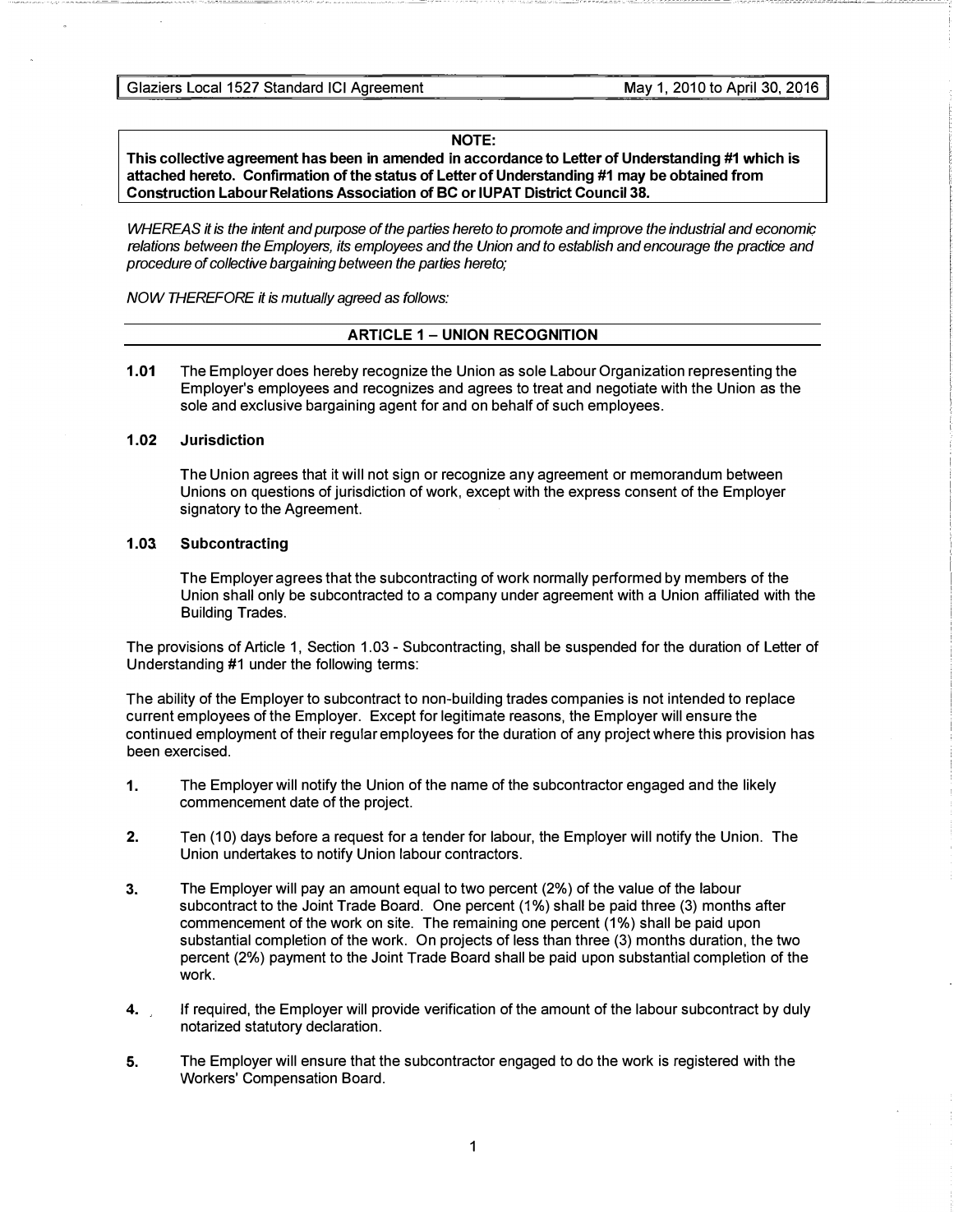- 6. The Employer, in conjunction with any subcontractor, may continue to employ members of the Union on such project.
- 7. Violations of the above provisions, shall be adjudicated by the Joint Liaison Committee.

# **ARTICLE 2 - UNION SECURITY**

- 2.01 When qualified workmen are required, Foremen excepted, they shall be hired through the business office of the Union. The Employer has the right of choice of selection of the first two (2) workmen required and seventy-five percent (75%) thereafter, provided he contacts the business office of the Union before hiring such workmen and provided workmen required are members in good standing of the Union and are registered as unemployed with the Union. The Employer may name request members who have worked for him within the previous sixteen (16) weeks. When the Union is unable to supply workmen within twenty-four (24) hours of the request, then the Employer may hire elsewhere.
- 2.02 All non-Union glaziers must report to the Union and become members or obtain clearance before commencing work. This Clause shall not apply to an Employer whose office is more than fifty (50) miles from the office(s) of the Union. In such cases, however, the Employer will be responsible for notifying the Union of the name of the employee and obtain clearance for such employee prior to such employee commencing work. Failure of the employee to comply with this Article shall be cause for immediate discharge of the employee.
- 2.03 All employees who come within the scope of the bargaining unit shall be required to pay Union dues and administration dues and fees and remain members in good standing as a condition of continued employment. The Employer shall deduct Union dues as required by the Union and remit to the Financial Secretary of the Union by the fifteenth (15th) day of the month following that for which dues were collected.

## 2.04 Bonding

Before Union members are dispatched to an Employer who has not been signatory to l.U.P.A.T. Local 1527's Agreement for a minimum of six (6) months, such Employer may be required to post a bond with the Union up to a maximum of \$1,000.00 per employee, based upon the number of employees employed at the time the bond is posted with an aggregate total not to exceed \$10,000.00 to be used in the event of a default in the payment of wages, pension contributions, welfare contributions, vacation pay, Statutory Holiday pay or any other contributions provided by the Collective Agreement. When no longer required such bond shall be terminated. The terms of the bonding agreement shall be mutually agreed between C.L.R.A. and the Union.

2.05 It shall not be a violation of this Agreement for members of the Union to refuse to cross a legal picket line which has been sanctioned by the B.C. & Yukon Building and Construction Trades Council.

# **ARTICLE 3 - ADJUSTMENT OF GRIEVANCES**

The Employer and the Union mutually agree that when a grievance arises coming under the terms of this Agreement it shall be taken up in the manner set out below:

- 3.01 "Grievance" means any difference between the persons bound by this Agreement concerning its interpretation, application, operation or any alleged violation thereof, including any question as to whether any matter is arbitrable and "Party" means one of the Parties to the Agreement.
- 3.02 All grievances shall be instituted within thirty (30) days of the date that the persons bound by or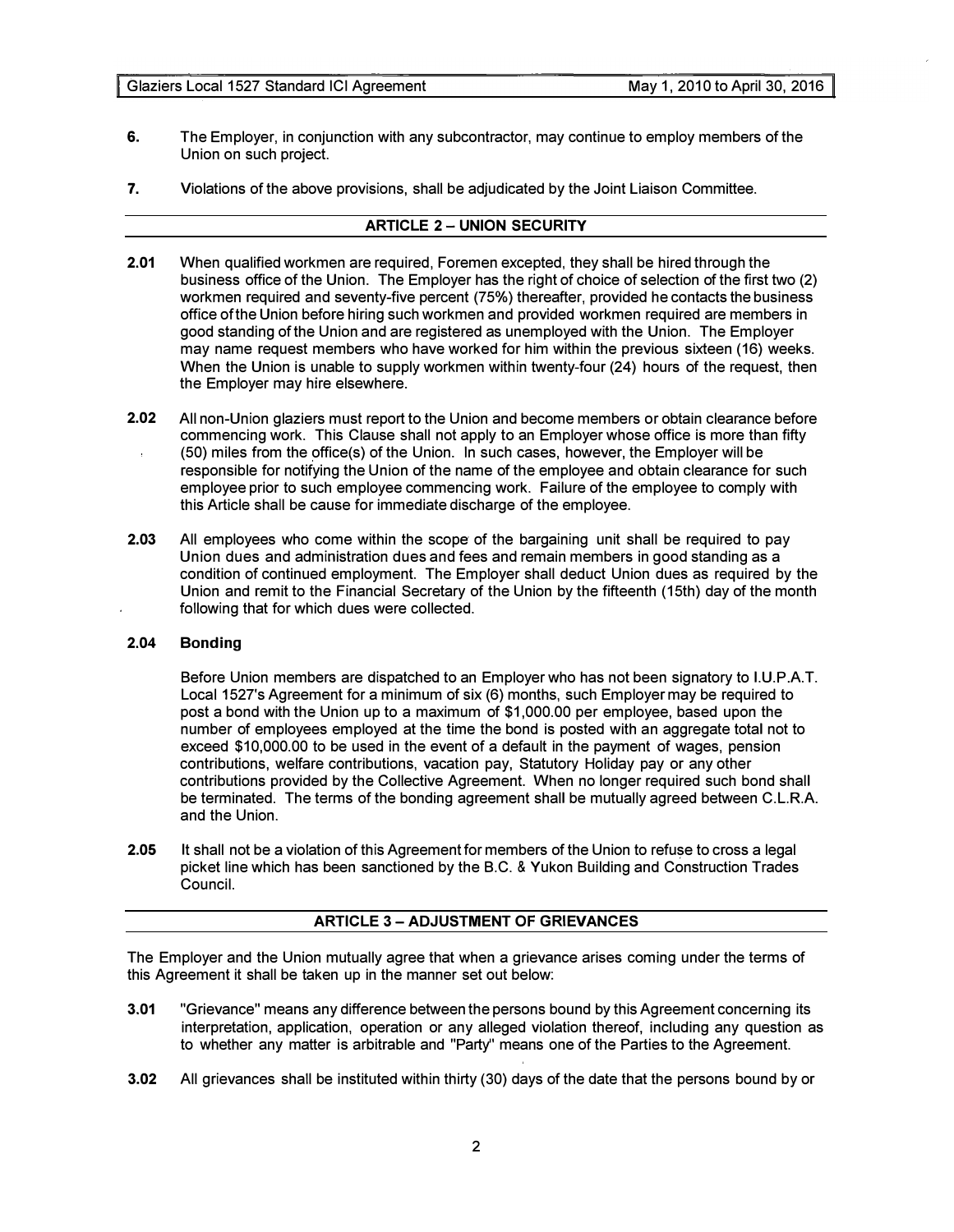the Parties to this Agreement became aware of the alleged violation.

- (a) To solve a grievance an employee shall first, either himself or by designating any such person as he shall choose (in which case the griever will be present wherever possible), discuss it with the Foreman or supervisor, and if they agree their decision shall be final.
- (b) Failing settlement within three (3) days of a grievance under paragraph (a) or in the case of any other grievance, the particulars thereof shall be set out in writing by the party resorting to this procedure and shall be delivered to the other party and they shall forthwith confer upon the matter, and if they agree their decision shall be final.
- (c) If the grievance is not resolved pursuant to paragraph (b) within seven (7) days or such longer time as the parties may agree, either party desiring arbitration shall notify the other party, in writing, of its intention and particulars of the matter in dispute.
	- (i) If the parties are unable to agree upon an Arbitrator within five (5) business days, t hen the Arbitrator will be chosen from the following persons:

Stan Lanyon Wayne Moore John Kinzie John Hall

- (ii) The Arbitrator shall sit, hear the parties, settle the question or questions to be arbitrated and make an award within ten (10) days from the date of the hearing, provided that the time may be extended by agreement of the parties.
- (iii) The Arbitrator shall deliver the award, in writing, to each of the parties. The award shall be final and binding upon the parties, and they shall carry it out forthwith.
- (iv) Each party shall pay its costs and expenses of arbitration and one-half (1/2) of the compensation and expenses of the Arbitrator.
- (v) Matters to be dealt with under the provisions of this section shall normally be discussed during working hours, provided, however, that lengthy negotiations for the settlement of any disputes shall be discussed outside of working hours.
- 3.03 It is understood and agreed that the Employer may bring forward at any meeting held with the Union Grievance Committee, complaints with respect to the conduct of the Union, its Officers or Committee Men and that if such complaint by the Employer is not settled to the mutual satisfaction of the conferring parties, it may be treated as a grievance and referred to arbitration in the same way as the grievance of the employee.
- 3.04 When it is mutually agreed by both parties to have the Labour Relations Board appoint an officer under the Labour Relations Act for the purpose of hearing a dispute, it is agreed that the parties concerned will prepare the terms of reference and such terms will be used in rendering a decision.

# ARTICLE 4 - MANAGEMENT RIGHTS

- 4.01 The Employer has the undisputed right to operate and manage his business in all respects subject only to the limitations expressly stated in this Agreement.
- 4.02 The Union acknowledges that it is the exclusive function of the Employer to hire, promote, demote, transfer and suspend employees and also the right of the Employer to discharge or discipline any employee for cause, provided a claim by an employee that he has been discharged or disciplined without just cause, may be the subject of a grievance and dealt with as hereinbefore provided.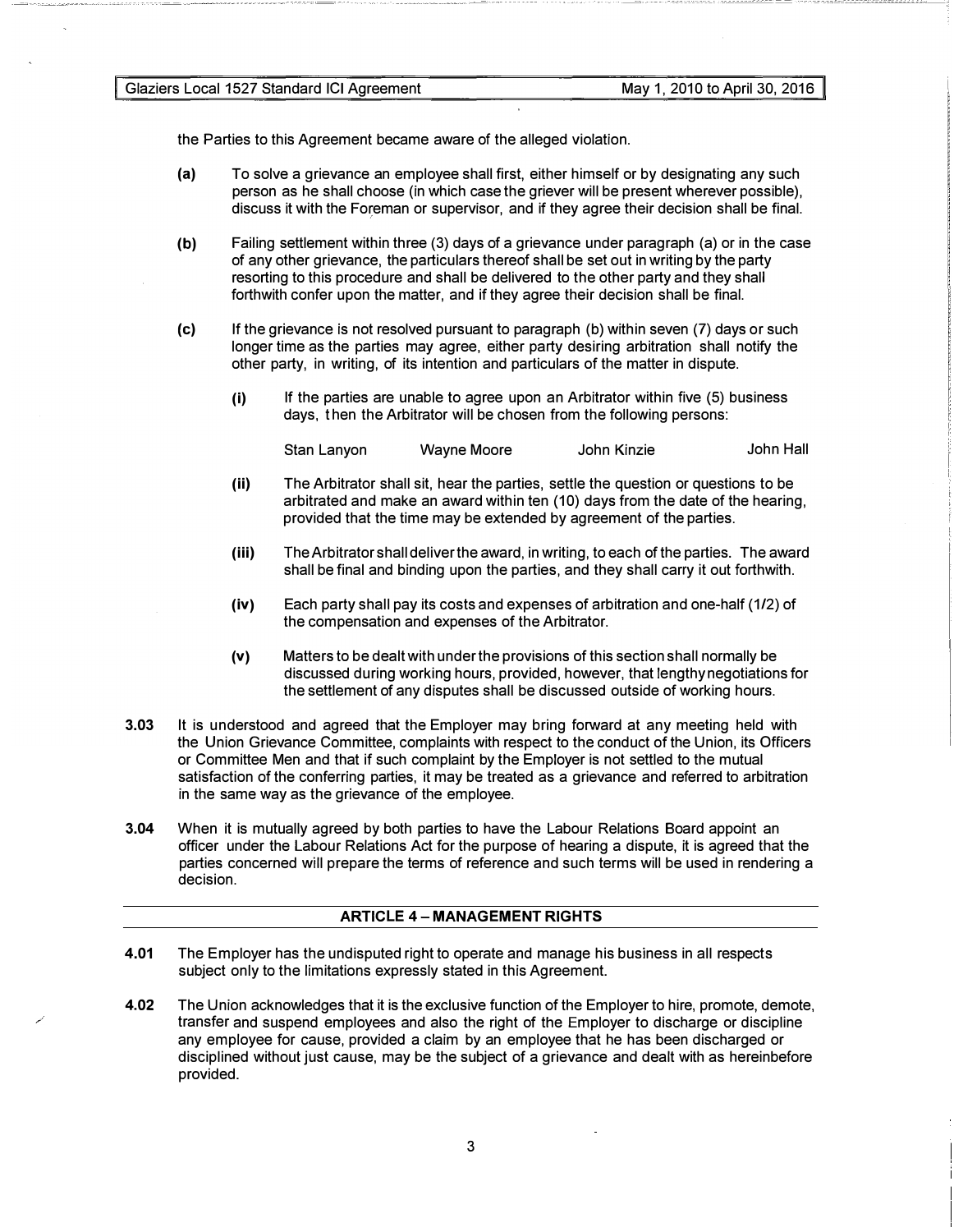� Glaziers Local 1527 Standard ICI Agreement

# **ARTICLE 5 - JOINT LIAISON COMMITTEE**

A Joint Liaison Committee consisting of three (3) members of the International Union of Painters and Aiied Trades and three (3) members of the Construction Labour Relations Association of BC will meet at least three (3) times annually for the purpose of discussing issues pertinent to the glazing industry.

# ARTICLE 6-STATUTORY HOLIDAYS

- 6.01 The Employer shall pay for the following named holidays: New Year's Day, Family Day, Good Friday, Easter Monday, Victoria Day, Canada Day, Friday preceding B.C. Day, B.C. Day, Friday preceding Labour Day, Labour Day, Thanksgiving Day, Remembrance Day, Christmas Day, Boxing Day and any other day declared as such by the Provincial or Federal Governments.
- 6.02 The Friday before Labour Day may be floated and the day therefore worked at straight time rates, with an alternate day scheduled to be taken off as mutually agreed between the Employer and the employee.
- 6.03 Such pay to be in the form of four percent (4%) of the employee's total earnings and shall be paid on each pay cheque.
- 6.04 It is agreed between the parties that, when it is mutually agreed between the Employer and Union to do so, employees may work the Friday preceding BC Day at straight time wages.
- 6.05 When a statutory holiday falls on a Saturday or Sunday, the following work day(s) will be observed as holidays.

# ARTICLE 7 - VACATION PAY

It is agreed that the Annual Vacation Pay for an employee working under this Agreement shall be four percent (4%) of the employee's total earnings (excluding Statutory Holiday Pay) and shall be paid on each pay cheque. Time off allowed for vacations shall be three (3) weeks.

#### **ARTICLE 8 - WORKING CONDITIONS**

- 8.01 There shall be two (2) ten (10) minute rest periods per day; one (1) in the forenoon and one (1) in the afternoon, during which time only smoking shall be permitted in such places as designated by the Employer.
- 8.02 Duration of rest periods to be rigidly adhered to.
- 8.03 (a) All rest periods and lunch periods will be taken in clean, heated lunch rooms. On jobs of insufficient size this section shall not apply.
	- (b) Employers will provide a tool lockup for employees' personal tools on jobs where the Employer maintains a tool lockup for the Employer's tools.
	- (c) If a tool lockup is not provided for the jobsite, then the Foreman or Journeyman shall not be responsible for the loss of company equipment.
	- (d) The Employer shall furnish cool drinking water to employees where there is no running tap water. (On jobs of insufficient size this Section shall not apply.)
	- (e) On jobs where proper toilet facilities are not provided, no employee will be penalized for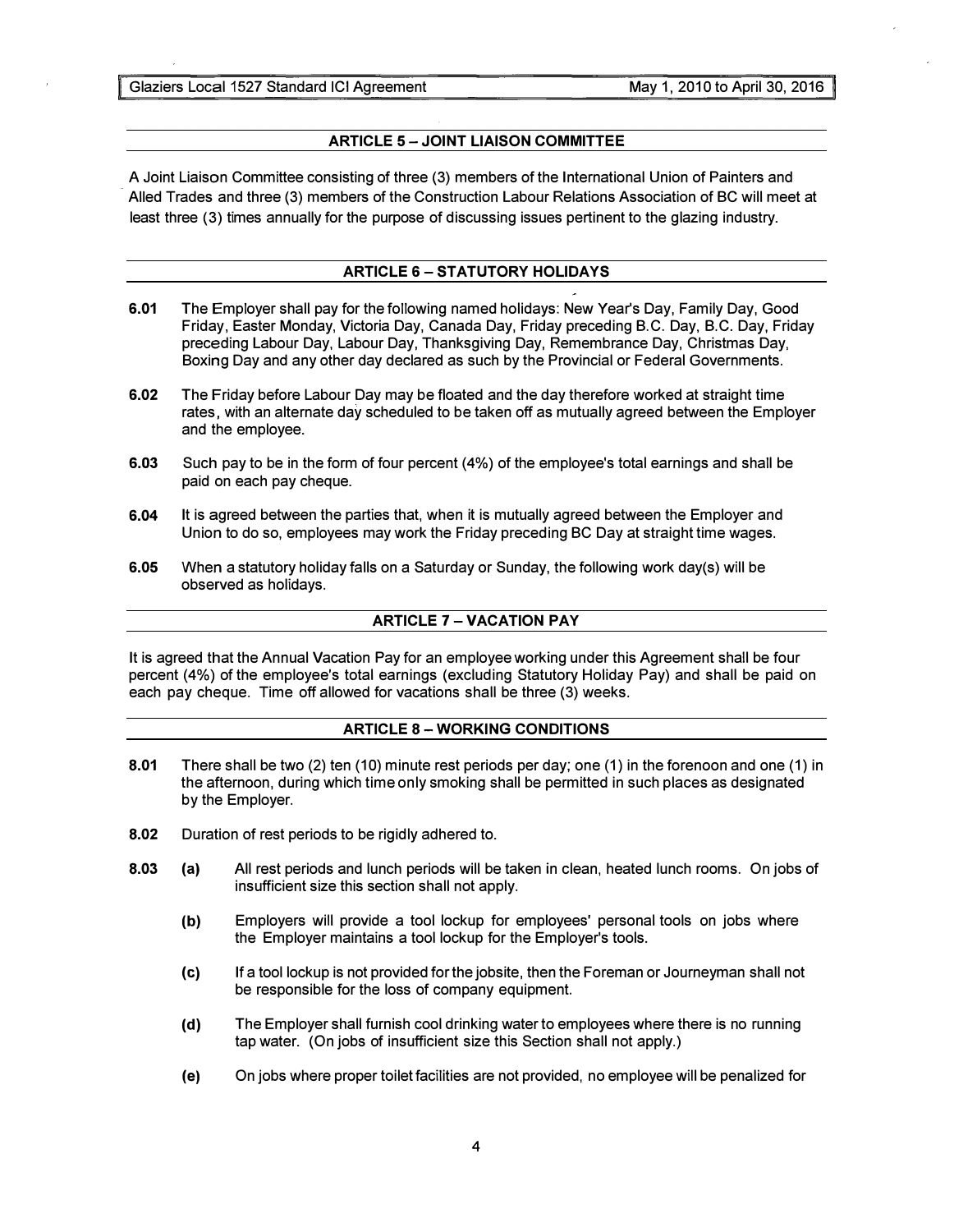leaving the job site in case of necessity.

- (f) Hand cleaner and paper towels shall be supplied on all jobs.
- (g) Where lunch rooms are provided noxious chemicals shall not be stored therein.
- (h) All Shifts are to start and end at the job shack, lunchroom or site where shacks and lunchrooms are not provided.

## 8.04 Tool Insurance

All employees are guaranteed that while employed on the job site, project or place of business of the Employer, the employee's tools will be insured against fire and burglary or loss when working over water or such other areas where tools cannot be retrieved and in the event of loss thereby replace same to a maximum of five hundred dollars (\$500.00). In order to claim under this clause an employee must have submitted to a company representative an inventory of tools in his possession at the commencement of employment.

#### ARTICLE 9- UNION REPRESENTATIVES

- 9.01 The Business Representative of the Union shall be admitted to the job to do the legitimate business of the Union upon notifying the Employer's representative. Meetings involving more than the Job Steward and one (1) other employee are not allowed without the permission of the Employer.
- 9.02 The Union shall have the right to post on the notice boards on the company property, notices of Union meetings and/or social events.
- 9.03 Job Stewards shall be recognized on all jobs and not discriminated against.
- 9.04 The Union shall notify the Employer of the name of the Job Steward, and on jobsites and shops the Job Steward shall be the last man to be laid-off or transferred with the exception of the Foreman and one (1) other man, unless by prior agreement between the Job Steward and the Employer.

(This Clause does not apply to those employees of long service steadily employed).

- 9.05 Job Stewards shall be notified prior to employees working overtime when practicable.
- 9.06 Reasonable time shall be given to Job Stewards to carry out their duties.
- 9.07 Employees serving on Joint Trade Boards and various Union committees or as Trustees of various funds covered by the terms of this Agreement shall be allowed time off without pay and at no cost to the Employer to attend Union business after making arrangements with the Employer.

## ARTICLE 10 - SAFETY

10.01 It is understood and agreed that the parties to the Agreement shall at all times comply with the Industrial Health and Safety Regulations of the Workers' Compensation Act, and any refusal on the part of an employee to work or to continue to work in contravention of such regulations shall not be deemed to be a breach of this Agreement.

The employee will be responsible to understand and use all safety equipment and devices in a proper manner and to pursue safe practices including proper housekeeping.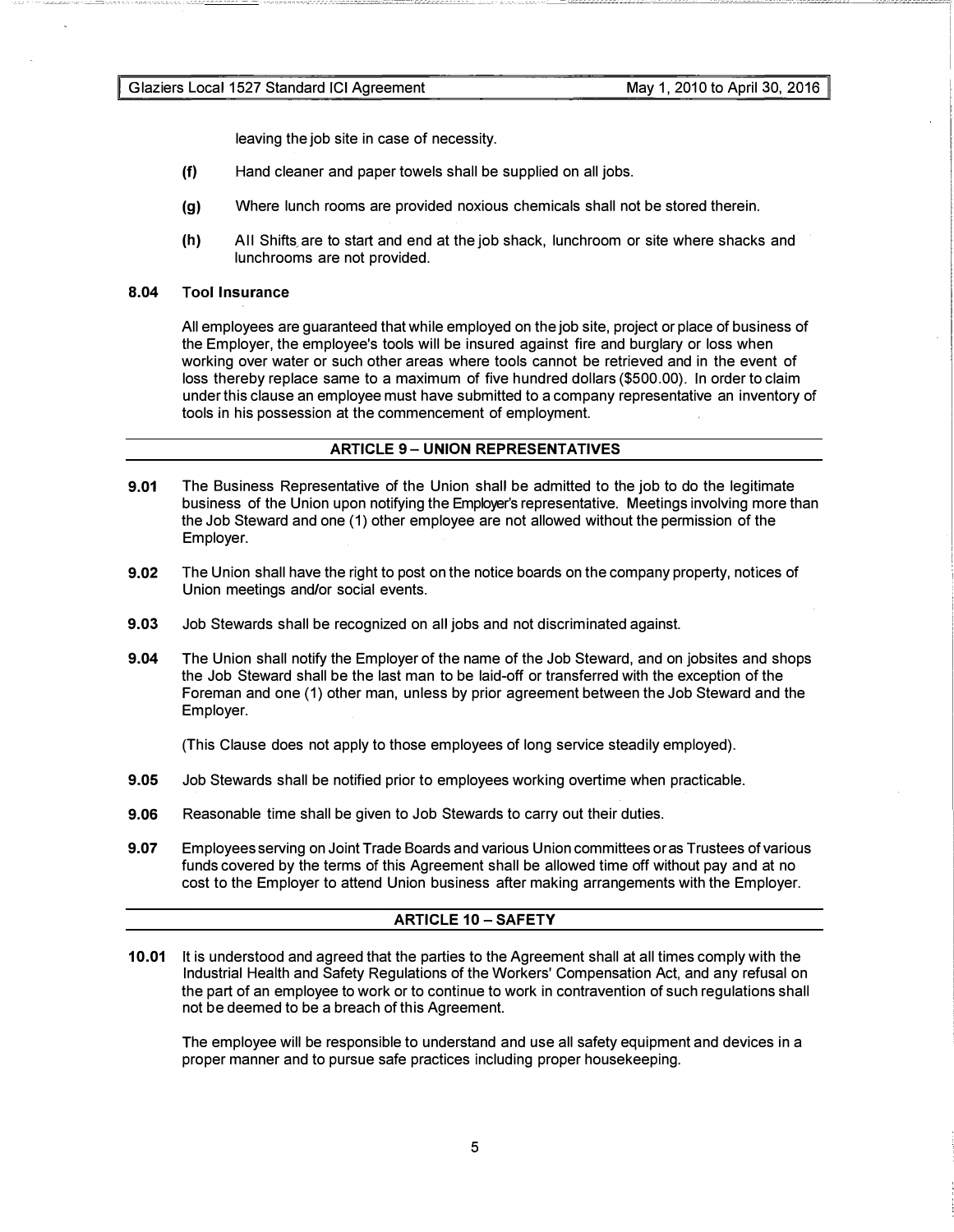#### 10.02 Safety Passport

Effective July 1, 2013 the Union agrees not to dispatch and the Employer agrees not hire individuals who are not in possession of a current Safety Passport. The Parties will agree to meet and determine the format of the passport whether it be a single document or a series of certifications. The following will make up the requirements of the Safety Passport:

> Hearing Test Fall Protection W.H.l.M.S.

Respirator training and fit test Elevated Platforms Swing Stage

- 10.03 The Employer will supply all safety equipment including hearing protective devices, safety hats and protective eye wear to the employees at no cost to the employees.
- 10.04 Employees shall receive payment for the full shift of the first day where the employee sustains an injury for which WorkSafeBC subsequently compensates for lost wages.
- 10.05 The Job Steward shall accompany the WorkSafeBC Inspector on project inspections if and when requested.

#### **ARTICLE 11 - GENERAL PROVISIONS**

- 11.01 It is expressly understood and agreed that inattention to work, incompetency, insubordination or any breach of the company rules shall be deemed to be sufficient cause for the dismissal of an employee. Nothing contained herein shall be deemed to prevent an employee from lodging a grievance to determine whether or not such breach took place.
- 11.02 No employee shall be discharged because of sickness or disability resulting from an accident. On returning to work the employee shall receive his former position, provided such employee has not been adjudged incapable to perform his former duties, in which case the Employer shall endeavour to find suitable work.
- 11.03 An employee who is laid off will receive his or her wages and separation certificate no later than the next regular pay day or payroll deposit. This same condition applies to employees discharged for cause or self-termination.

After two (2) days of an employee not working, then, upon request, the employee is to be issued a separation certificate. The Employer shall not be responsible for transportation costs an employee may incur as a result of this provision.

Notice of layoff will be given one (1) hour prior to time of layoff or pay in lieu thereof. This notice is not required in the case of discharge for cause. Any employee laid off that does not receive his final pay cheque as stipulated shall be paid two (2) hours' pay for each day kept waiting. (Subject to conditions under the Employer's control.)

- 11.04 Any employee called from his home after regular working hours shall receive one (1) hour's travelling time in addition to job time, provided the combined time does not exceed four (4) hours.
- 11.05 Forty-eight (48) hours' notice shall be given to an employee being sent to work out of town, except in an emergency or to provide safety to life or property.
- 11.06 Only those persons who are eligible for membership in the Union shall continuously engage in any work set out in the scopes of work. The exception to this shall be in accordance with Article 25. This exception shall not be construed to mean those who may be employed in the capacity of minor shareholders.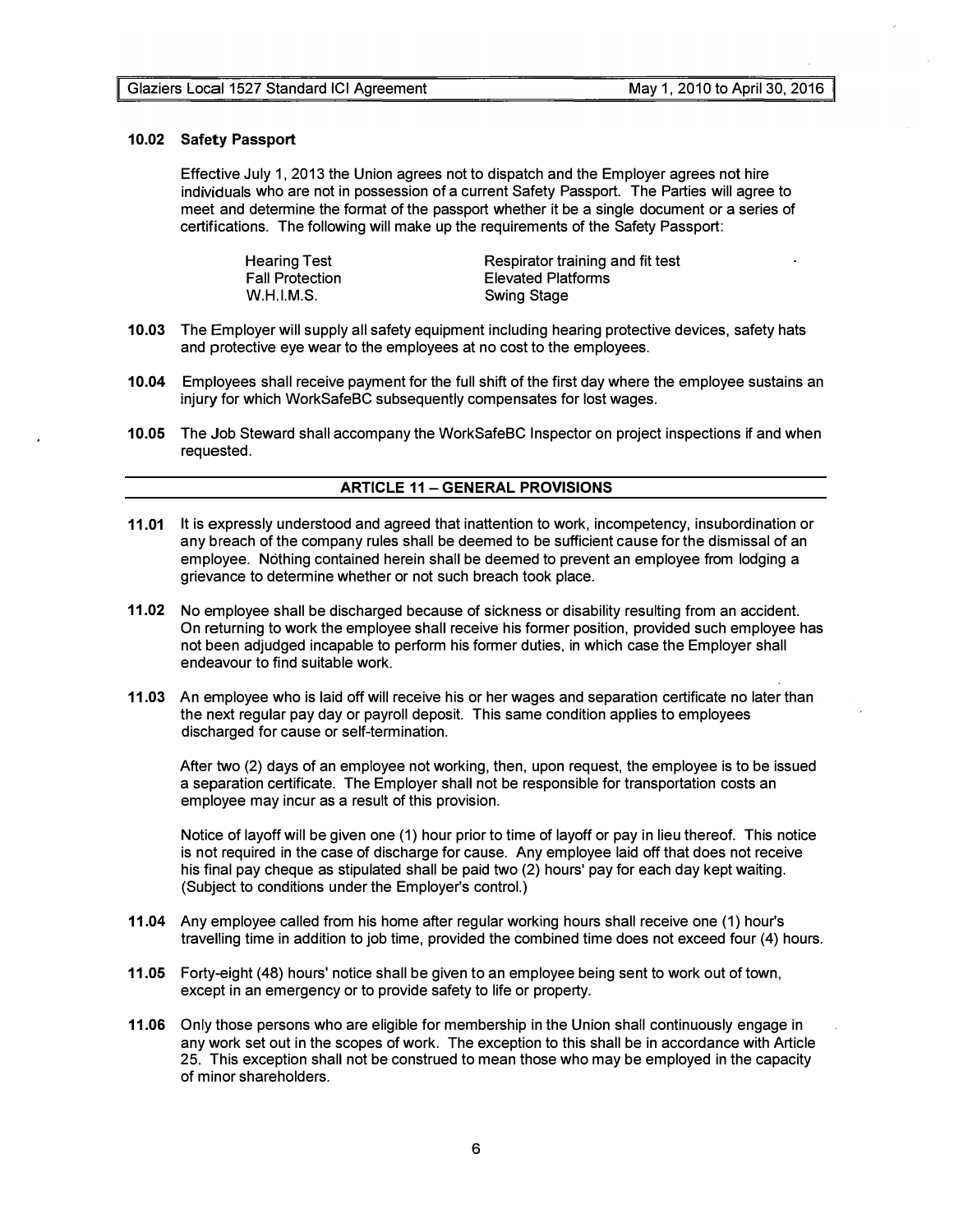Glaziers Local 1527 Standard ICI Agreement May 1, 2010 to April 30, 2016

- 11.07 Employees who are not employed by the Employer prior to a strike or lockout are to be replaced.
- 11.08 When a death occurs in an employee's immediate family, i.e. parent, parent of current spouse, spouse, child, brother or sister, the employee, on request, will be excused for a period up to a maximum of five (5) days at no cost to the Employer.

# ARTICLE 12 - HEALTH AND WELFARE AND PENSION

- 12.01 The Employer agrees to pay to the IUPAT District Council #38 Health and Welfare Trust Fund one dollar and eighty-two cents (\$1.82) per hour worked. This amount shall be increased effective May 1, 2013 to one dollar and ninety-two cents (\$1.92) and effective April 1 2014 to two dollars and two cents (\$2.02) per hour worked.
- 12.02 The Employer shall pay, on behalf of its employees to the International Union of Painters and Allied Trades Union and Industry Pension Fund (Canada), the sum of one dollar (\$1.00) (on Vancouver Island one dollar and seventy-five cents (\$1.75))for each and every hour earned, or portion thereof, for which an employee receives pay.
- 12.03 In addition, the Employer shall pay, on behalf of its employees, one dollar (\$1.00) (on Vancouver Island, fifty cents (\$0.50)) for each and every hour earned to the Union office, for a Group RSP.
- **12.04** Failure to remit funds by the fifteenth  $(15<sup>th</sup>)$  of the month following deduction of same, then a penalty of ten percent (10%) shall apply.
- 12.05 The Trustees and/or administrator of the Fund shall, upon request, provide and mail both parties to this collective agreement, an annual audited Financial Statement.
- 12.06 The Employer agrees that remittances to the Funds contained in this Article are wages due to the employee which the employee has assigned to the Plans for the purpose of receiving benefits under the aforementioned funds and which funds the Employer holds in Trust.
- 12.07 The Union agrees that members of the Union working under the scope of this Agreement for non-signatory contractors, without express written consent of the Business Manager of the District Council, shall be ineligible for Health & Welfare benefits as provided by the IUPAT District Council #38 Health & Welfare Trust Fund.

The preceding will be implemented only upon approval being given by the Trustees of the Health & Welfare Plan.

## ARTICLE 13- CLASSIFICATIONS

# 13.01 Apprentices

An Apprentice is a person who enters into a contract in accordance with the Apprenticeship and Tradesman Qualifications Act 1955, Chapter 3 and any and all amendments thereto whereby he is to receive, through his employment and trade school, training and instruction in this trade. All Apprentices will be approved by and indentured to the Glaziers' Joint Trade Board and be members of the Union. Conditions of an Apprentice's employment are clearly laid out in the Contract Documents and Log Books together with all clauses of this Agreement.

13.02 Employment will only be given to Apprentices indentured to the Glaziers' Joint Trade Board. The number of Apprentices commencing their apprenticeship will be determined by the Glaziers' Joint Trade Board, except those new Apprentices entering the Union through organization of non-Union shops.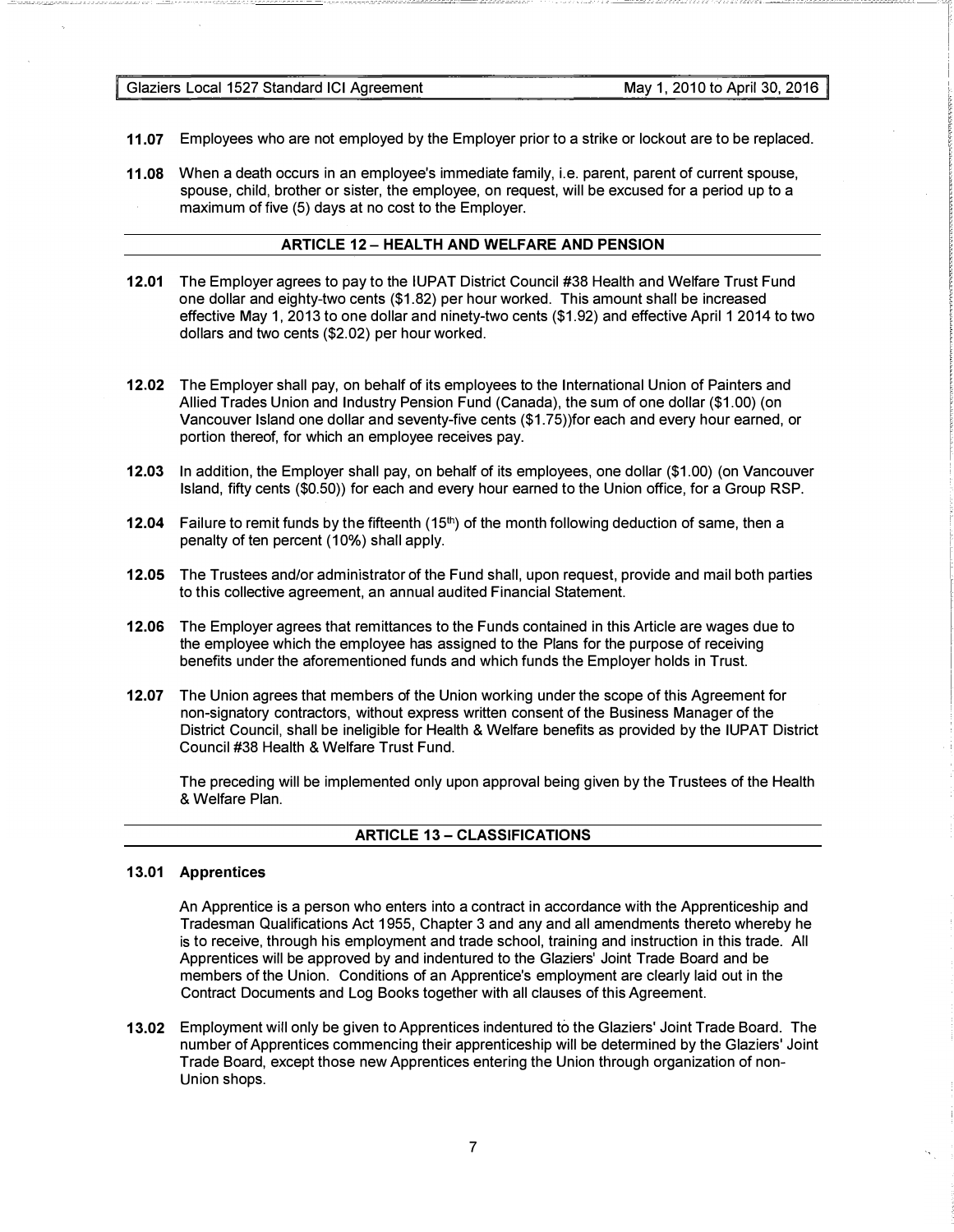- 13.03 The maximum ratio of Apprentices to Journeymen Glazier Metal Mechanics working under this Agreement will be one (1) Apprentice to one (1) Journeyman, who will be designated as the Apprentice's supervisor. Fourth Year Apprentices are permitted to work without the supervision of a Journeyman.
- 13.04 Apprentices will only work with the tools of the Trade and will only do work customarily done by Journeymen.

The Apprentice will have a tool inventory adequately equipped to carry out his appointed tasks.

- 13.05 The Employer will assign all Apprentices in his employ to every phase of work wherever possible. These assignments will be timely to coincide with the completion of all phases of work as listed in the Log Book.
- 13.06 Each Apprentice will, as a condition of employment, have an up-to-date Log Book showing his training progress on each segment. Every Employer will ensure that an Apprentice's Log Book is completed and signed at the end of each part designated therein by the appropriate Employer representative. The Log Book will be supplied by the Glaziers' Joint Trade Board and administered as designated therein.
- 13.07 The Glaziers' Joint Trade Board Coordinator will have the authority under the supervision of the Glaziers' Joint Trade Board to ensure that Apprentices receive full training in all segments of Glazier Metal Mechanic and Glassworkers' skills with their Employer and, wherever necessary, to arrange for the transfer from one Employer to another. This transfer will enable an Apprentice to train in skills his Employer does not usually engage in.
- 13.08 The Co-ordinator can order an Apprentice to appear before the Glaziers' Joint Trade Board for review and, if necessary, termination of any Apprentice's contract if the Apprentice allegedly violates his contract of employment and/or violates Glaziers Joint Trade Board rules and regulations. Such violations may be loss of Log Book, failure to attend school when scheduled, etc.
- 13.09 Advancement of Apprentices shall not be construed as automatic. In cases where training has not achieved satisfactory results or there is a shortage of training hours, the Employer may wish to have the future rate increases of an Apprentice reviewed. Prior to making any adjustments to the future rate increases of an Apprentice, the Employer must have the approval of the Joint Trade Board. Prior to completion of an Apprentice's contract of apprenticeship, the Employer may wish to have the apprenticeship period extended to ensure the Apprentice is qualified to receive the Journeyman rate. The Employer must have the approval of the Joint Trade Board before there is any extension of this contract.
- 13.10 Each Employer shall provide Apprentices with as continuous employment as is possible. Apprentices shall be re-employed by their Employer upon completion of the required apprenticeship schooling, provided that work is available to them.
- 13.11 Reference is drawn hereto for all Apprentices to Article 18 for information pertaining to the dictates and power of the Co-ordinator under whose constant surveillance and supervision their training will proceed.

# 13.12 Apprentices Trade School Fund

The parties have agreed to the establishment of a fund to be used to defray expenses incurred by the apprentices when attending the Trade School as required as a condition of their apprenticeship indenture. An amount of one dollar (\$1.00) per hour will be deducted from all apprentices and remitted to the Apprentices Trade School Fund on the monthly remittance forms. Such amounts shall be deducted after normal statutory deductions have been made by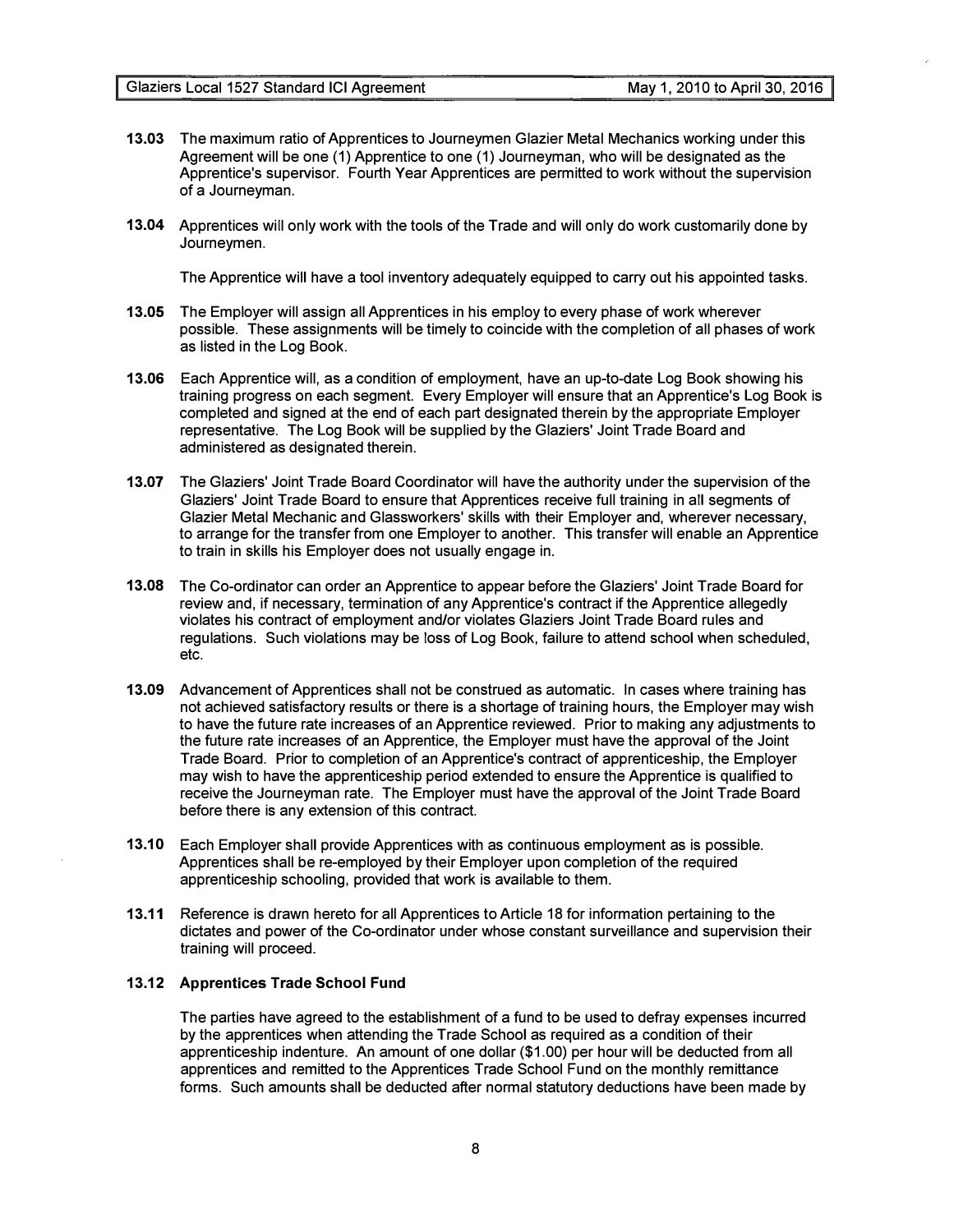the Employer. Apprentices will receive their payments from this fund when they attend school or upon termination of their apprenticeship. This fund shall be administered by the trustees of the District Council #38 Joint Trade Board.

# 13.13 Pre-Apprentices

Pre-Apprentice graduates shall be given a credit of six (6) months' field training.

#### 13.14 Journeymen

A Journeyman will be skilled in all aspects of the following areas of work:

- {a) cutting of all types of flat glass;
- {b) setting and glazing of all types of flat glass and related products;
- {c) fabrication and installation of all types of architectural metal and related products;
- (d) installation of all types of metal windows;
- {e) caulking and sealing as applicable to the glass and metal trade.

#### 13.15 Journeyman Upgrading

Due to ever-increasing technological changes in the glazing/architectural metal field, and in the interest of ensuring that glaziers not only maintain but also upgrade their skills at the trade, and because of the need to create safer workplaces, the following requirement for skills and safety upgrading shall be contained in the Glaziers Standard Industrial-Commercial-Institutional Agreement.

- (a) Each Journeyman Glazier shall obtain, without compensation, a minimum of sixteen (16) hours training as established by the District Council #38 Joint Trade Board, related to the glazing trade and/or safety training in each twelve (12) month period. The curriculum for such continuing education shall be established by the Joint Trade Board Coordinator in cooperation with the Joint Liaison Committee. Journeymen who have not completed this requirement will be ineligible to receive further wage increases as negotiated between the Union and the Employers.
- (b) Each Journeyman Glazier who successfully completes this training shall have his record maintained by the District Council #38 Joint Trade Board. Information regarding the above training program will be made available to Employers on request. Additionally, the Joint Trade Board will issue photo ID cards to those who have completed training with the courses taken contained in the reverse side of the card.
- 13.16 Employees being paid the Journeyman rate prior to the date of signing of this Agreement and who are skilled in all of the foregoing areas of work will be entitled to be paid at the Journeyman rate.

#### 13.17 Foremen

{a) A Journeyman who is assigned to direct others in the performance of their work and is held responsible for the quantity and quality of work or is assigned to act as the Employers agent in dealing with the owner or general contractor shall be known as a Foreman and paid twelve percent (12%) per hour over the Journeyman's rate. This provision does not apply to two (2) man crews.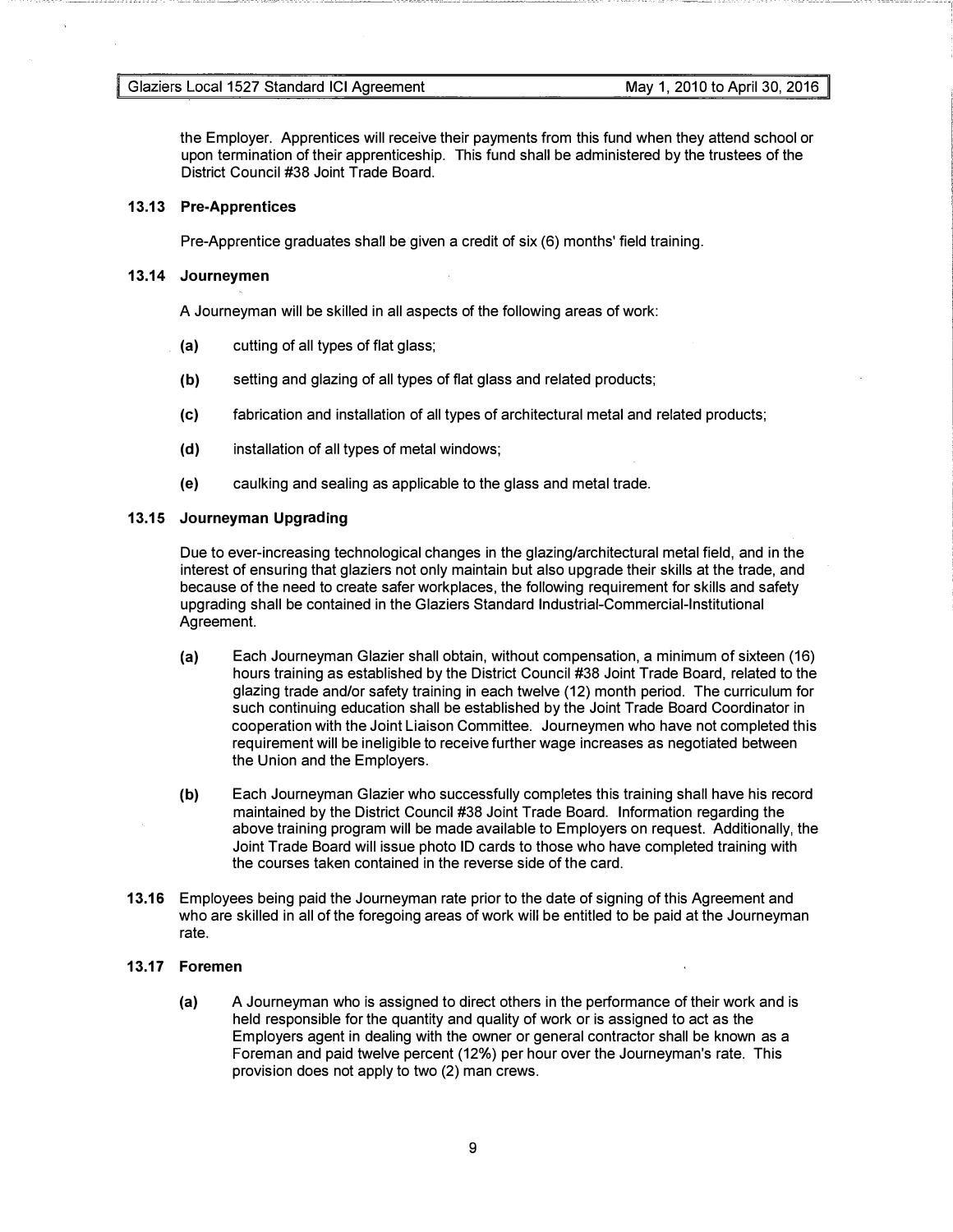- (b) Notwithstanding the above, on projects of more than four (4) consecutive days duration, a Foreman shall be employed from the first day four (4) and up to fifteen (15) men started and continued on the project, and such Foreman shall receive twelve percent (12%) per hour over the Journeyman's rate.
- (c) On projects employing more than fifteen (15) men, an "A" Foreman shall be employed and paid seventeen percent (17%) over the Journeyman regular rate of pay.
- $\ddot{\phantom{a}}$ The Foreman shall be a member of the Union.

# ARTICLE 14-WAGE RATES AND PAY DAYS

J.

# 14.01 Wage Rates

|                         | Lower Mainland |       |       |                                                                                  |       |       |       |       |       |
|-------------------------|----------------|-------|-------|----------------------------------------------------------------------------------|-------|-------|-------|-------|-------|
|                         |                |       |       | Apr 1/10 Dec 1/11 Dec 1/12 May 1/13 Apr 1/14 Dec 1/14 Mar 1/15 May 1/15 Apr 1/16 |       |       |       |       |       |
| Journeyman<br>Wage Rate | 32.97          | 32.87 | 32.97 | 32.97                                                                            | 32.97 | 33.03 | 33.03 | 33.26 | 33.44 |
| Holiday Pay (8%)        | 2.64           | 2.63  | 2.64  | 2.64                                                                             | 2.64  | 2.64  | 2.64  | 2.66  | 2.68  |
| Pension                 | 1.00           | 1.00  | 1.00  | 1.00                                                                             | 1.00  | 1.00  | 1.00  | 1.00  | 1.00  |
| Health & Welfare        | 1.67           | 1.82  | 1.82  | 1.92                                                                             | 2.02  | 2.02  | 2.02  | 2.02  | 2.02  |
| <b>RSP</b>              | 1.00           | 1.00  | 1.00  | 1.00                                                                             | 1.00  | 1.00  | 1.00  | 1.00  | 1.00  |
| Industry Funds *        | 0.92           | 0.86  | 0.96  | 1.06                                                                             | 1.06  | 0.99  | 0.99  | 0.99  | 1.05  |
| <b>Total Package</b>    | 40.20          | 40.18 | 40.39 | 40.59                                                                            | 40.69 | 40.68 | 40.68 | 40.93 | 41.19 |
| Foreman $-112%$         | 36.93          | 36.83 | 36.93 | 36.93                                                                            | 36.93 | 36.99 | 36.99 | 37.25 | 37.45 |
| Foreman "A" -<br>117%   | 38.57          | 38.47 | 38.57 | 38.57                                                                            | 38.57 | 38.65 | 38.65 | 38.91 | 39.12 |

|                         | Vancouver Island |       |       |                                                                                  |       |       |       |       |       |
|-------------------------|------------------|-------|-------|----------------------------------------------------------------------------------|-------|-------|-------|-------|-------|
|                         |                  |       |       | Apr 1/10 Dec 1/11 Dec 1/12 May 1/13 Apr 1/14 Dec 1/14 Mar 1/15 May 1/15 Apr 1/16 |       |       |       |       |       |
| Journeyman Wage<br>Rate | 31.96            | 31.86 | 31.96 | 31.96                                                                            | 31.96 | 32.02 | 32.02 | 32.25 | 32.43 |
| Holiday Pay (8%)        | 2.56             | 2.55  | 2.56  | 2.56                                                                             | 2.56  | 2.56  | 2.56  | 2.58  | 2.59  |
| Pension                 | 1.75             | 1.75  | 1.75  | 1.75                                                                             | 1.75  | 1.75  | 1.75  | 1.75  | 1.75  |
| Health & Welfare        | 1.67             | 1.82  | 1.82  | 1.92                                                                             | 2.02  | 2.02  | 2.02  | 2.02  | 2.02  |
| <b>RSP</b>              | 0.50             | 0.50  | 0.50  | 0.50                                                                             | 0.50  | 0.50  | 0.50  | 0.50  | 0.50  |
| Industry Funds *        | 0.92             | 0.86  | 0.96  | 1.06                                                                             | 1.06  | 0.99  | 0.99  | 0.99  | 1.05  |
| <b>Total Package</b>    | 40.36            | 39.34 | 39.55 | 39.75                                                                            | 39.85 | 39.84 | 39.84 | 40.09 | 40.34 |
| Foreman $-112%$         | 35.80            | 35.70 | 35.80 | 35.80                                                                            | 35.80 | 35.86 | 35.86 | 36.12 | 36.32 |
| Foreman "A" -<br>117%   | 38.57            | 38.47 | 37.39 | 37.39                                                                            | 37.39 | 37.46 | 37.46 | 37.73 | 37.94 |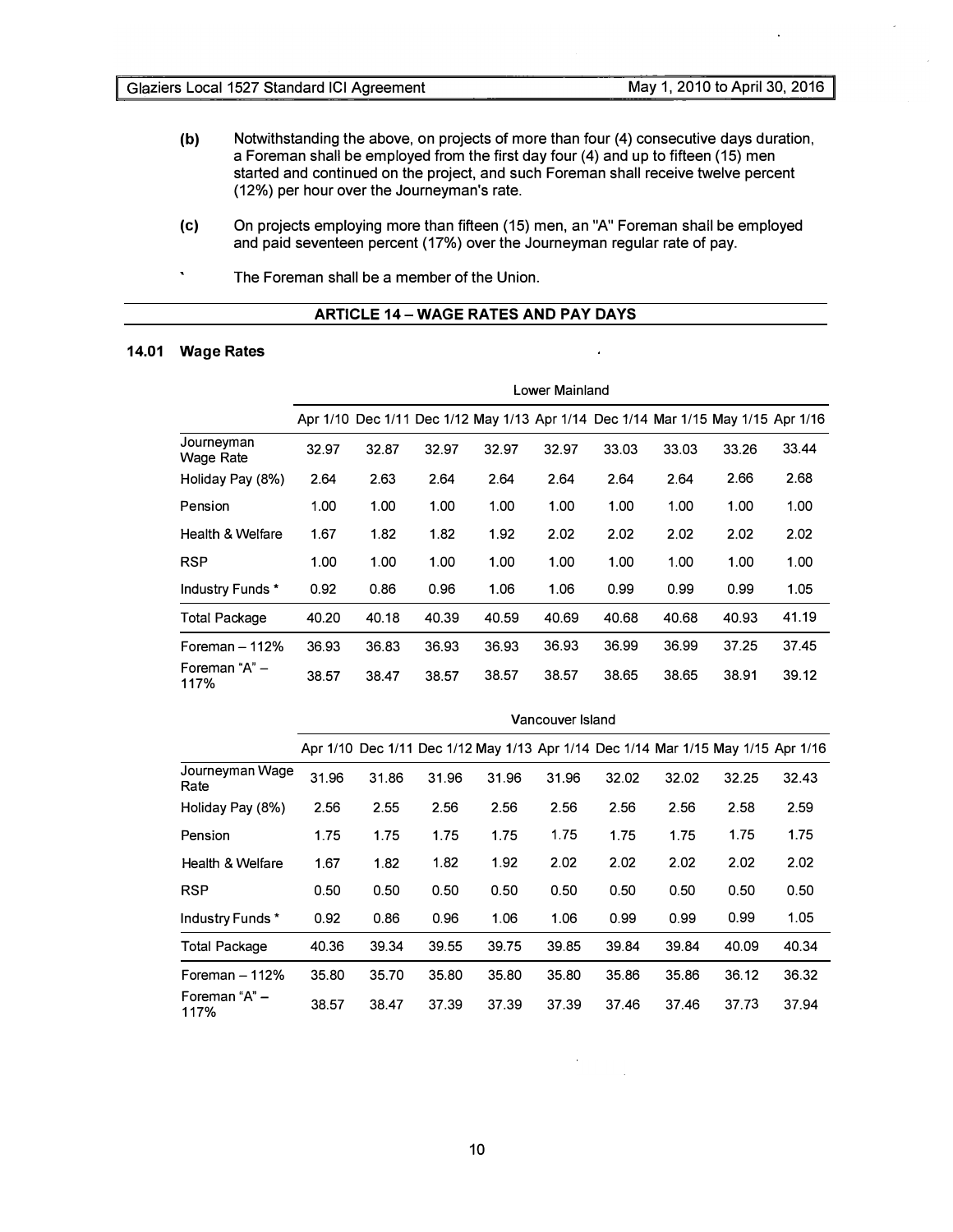# Local 1527 Standard ICI Agreement May 1, 2010 to April 30, 2016

|                                                                                         | Lower Mainland |       |       |                                                                                  |                  |       |       |       |       |
|-----------------------------------------------------------------------------------------|----------------|-------|-------|----------------------------------------------------------------------------------|------------------|-------|-------|-------|-------|
|                                                                                         |                |       |       | Apr 1/10 Dec 1/11 Dec 1/12 May 1/13 Apr 1/14 Dec 1/14 Mar 1/15 May 1/15 Apr 1/16 |                  |       |       |       |       |
| <b>Apprentice Wage Rates</b>                                                            |                |       |       |                                                                                  |                  |       |       |       |       |
| $1st$ 6 months (55%)                                                                    | 18.13          | 18.03 | 18.13 | 18.13                                                                            | 18.13            | 18.17 | 18.17 | 18.29 | 18.39 |
| $2nd$ 6 months (60%)                                                                    | 19.78          | 19.68 | 19.78 | 19.78                                                                            | 19.78            | 19.82 | 19.82 | 19.96 | 20.06 |
| $2nd$ year (65%)                                                                        | 21.43          | 21.33 | 21.43 | 21.43                                                                            | 21.43            | 21.47 | 21.47 | 21.62 | 21.74 |
| 3rd year (70%                                                                           | 23.08          | 22.98 | 23.08 | 23.08                                                                            | 23.08            | 23.12 | 23.12 | 23.28 | 23.41 |
| $4th$ year $-1st$ 6<br>months $(75%)$                                                   | 24.73          | 24.63 | 24.73 | 24.73                                                                            | 24.73            | 24.77 | 24.77 | 24.95 | 25.08 |
| $4^{th}$ year – $2^{nd}$ 6<br>months (80%)<br><b>Newly Organized</b><br>Journeyman Rate | 26.38          | 26.28 | 26.38 | 26.38                                                                            | 26.38            | 26.42 | 26.42 | 26.61 | 26.75 |
| - $1st 60 days$                                                                         |                |       |       |                                                                                  |                  |       |       |       |       |
| Inclusive of H&W<br>and Pension<br>contributions                                        |                |       |       |                                                                                  |                  |       |       |       |       |
|                                                                                         |                |       |       |                                                                                  | Vancouver Island |       |       |       |       |
|                                                                                         |                |       |       | Apr 1/10 Dec 1/11 Dec 1/12 May 1/13 Apr 1/14 Dec 1/14 Mar 1/15 May 1/15 Apr 1/16 |                  |       |       |       |       |
| <b>Apprentice Wage Rates</b>                                                            |                |       |       |                                                                                  |                  |       |       |       |       |
| $1st$ 6 months (55%)                                                                    | 17.58          | 17.48 | 17.58 | 17.58                                                                            | 17.58            | 17.61 | 17.61 | 17.74 | 17.84 |
| $2nd$ 6 months (60%)                                                                    | 19.18          | 19.08 | 19.18 | 19.18                                                                            | 19.18            | 19.21 | 19.21 | 19.35 | 19.46 |
| $2nd$ year (65%)                                                                        | 20.78          | 20.67 | 20.77 | 20.77                                                                            | 20.77            | 20.81 | 20.81 | 20.96 | 21.08 |
| $3rd$ year (70%                                                                         | 22.37          | 22.27 | 22.37 | 22.37                                                                            | 22.37            | 22.41 | 22.41 | 22.58 | 22.70 |
| $4th$ year - 1 <sup>st</sup> 6<br>months $(75%)$                                        | 23.97          | 23.87 | 23.97 | 23.97                                                                            | 23.97            | 24.02 | 24.02 | 24.19 | 24.32 |
| $4th$ year – $2nd$ 6<br>months $(80%)$<br><b>Newly Organized</b>                        | 25.57          | 25.47 | 25.57 | 25.57                                                                            | 25.57            | 25.62 | 25.62 | 25.80 | 25.94 |

Journeyman Rate

-  $1<sup>st</sup> 60 days$ 

- Inclusive of H&W and Pension contributions

11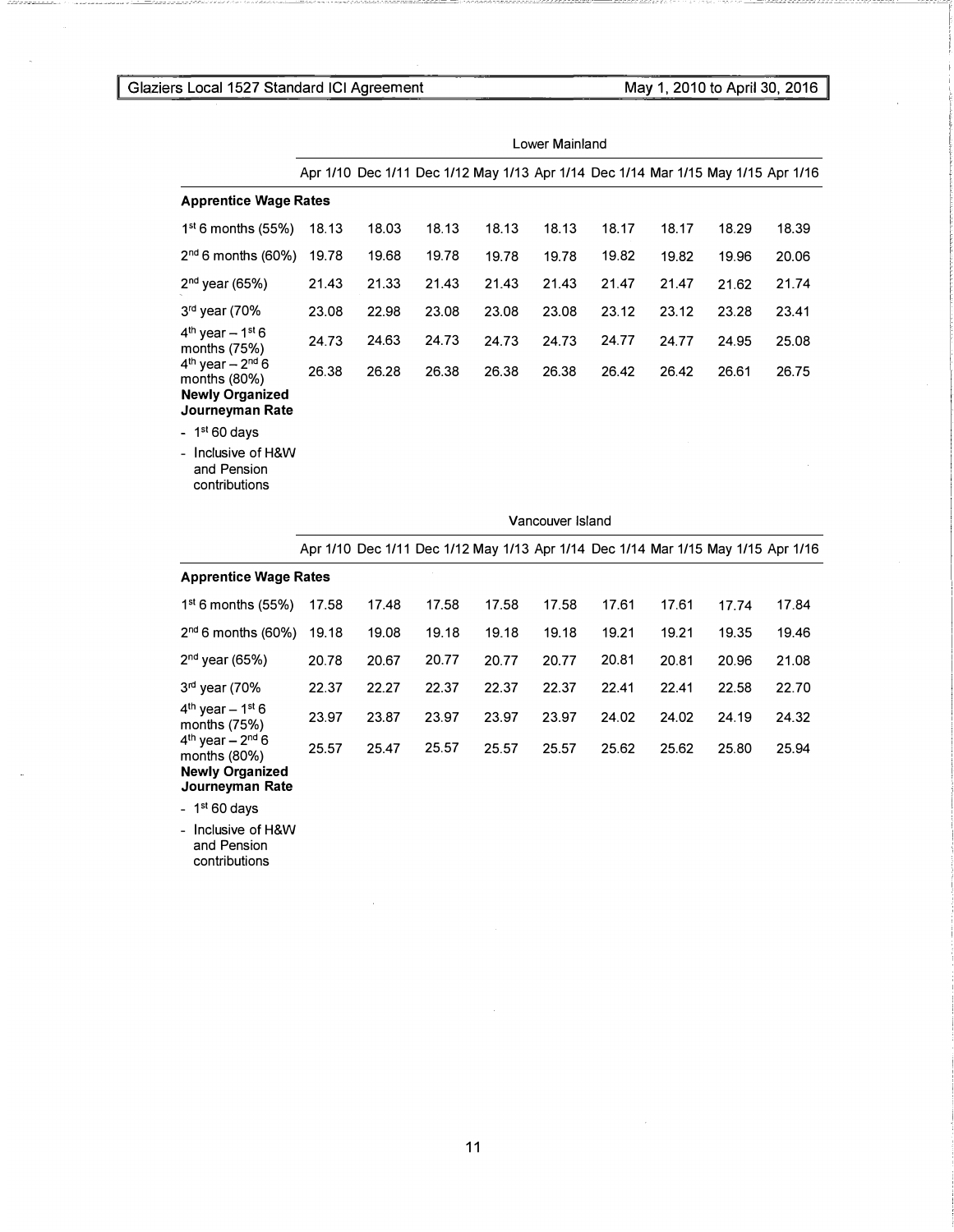| N.                                  |      |      |      | LONOI INAIIIIAIIA ANA VANOOGIOI IDIANA                                           |      |      |      |      |      |
|-------------------------------------|------|------|------|----------------------------------------------------------------------------------|------|------|------|------|------|
|                                     |      |      |      | Apr 1/10 Dec 1/11 Dec 1/12 May 1/13 Apr 1/14 Dec 1/14 Mar 1/15 May 1/15 Apr 1/16 |      |      |      |      |      |
| Administration<br>Fund              | 0.10 | 0.10 | 0.10 | 0.10                                                                             | 0.10 | 0.10 | 0.10 | n/a  | n/a  |
| <b>BCBCBTU</b>                      | 0.01 | 0.01 | 0.01 | 0.01                                                                             | 0.01 | 0.01 | 0.01 | 0.01 | 0.01 |
| <b>BCYT</b>                         | 0.06 | 0.06 | 0.06 | 0.06                                                                             | 0.06 | n/a  | n/a  | n/a  | n/a  |
| <b>CLRA</b>                         | 0.13 | 0.12 | 0.12 | 0.12                                                                             | 0.12 | 0.11 | 0.11 | 0.11 | 0.11 |
| <b>IUPAT Apprentice</b><br>Training | 0.05 | 0.05 | 0.05 | 0.05                                                                             | 0.05 | 0.05 | 0.05 | n/a  | n/a  |
| <b>IUPAT Labour</b><br>Management   | 0.05 | 0.05 | 0.05 | 0.05                                                                             | 0.05 | 0.05 | 0.05 | n/a  | n/a  |
| Joint Trade Board                   | 0.50 | 0.45 | 0.55 | 0.65                                                                             | 0.65 | 0.65 | 0.65 | 0.85 | 0.91 |
| Rehabilitation                      | 0.02 | 0.02 | 0.02 | 0.02                                                                             | 0.02 | 0.02 | 0.02 | 0.02 | 0.02 |
| Total                               | 0.92 | 0.86 | 0.96 | 1.06                                                                             | 1.06 | 0.99 | 0.99 | 0.99 | 1.05 |

Lower Mainland and Vancouver Island

• Industry Funds include contributions by the Employer to the following funds:

Health & Welfare contributions shall be paid on the basis of "straight time wages". Pension and RSP contributions shall continue to be paid on the basis of hours earned.

#### 14.02 Pay Days

- (a) Except for Employers whose principal place of business is located on Vancouver Island, every Employer shall, once per calendar week, pay to his employees on the job during working hours all wages and salaries with no more than a five (5) day holdback. Employers whose principal place of business is located on Vancouver Island shall pay to his employees on the job during working hours, either once per calendar week, biweekly, or twice monthly, all wages and salaries with no more than a five (5) day holdback. The Employer may make such payment either by cheque, or by electronic deposit.
- (b) All employees at such time of payment shall be furnished with a statement showing the Employer's name and address, the employee's name, the number of hours worked at straight time and/or overtime, deductions made and gross and net pay.

# **ARTICLE 15 - INDUSTRY FUNDS**

#### 15.01 IUPAT Apprentice Training Fund

The Employer shall make contributions at the rate of five cents (\$0.05) per hour worked for each employee covered by this Agreement to the IUPAT Apprentice Training Fund. These funds will be used for the development of training materials relative to the trade. Effective May 1, 2015 this contribution is deleted from the Agreement.

# 15.02 Joint Trade Society Fund

The Employer shall make contributions at the rate of fifty cents (\$0.50) (effective Dec 1, 2011 forty-five cents (\$0.45, effective Dec 1, 2012 fifty-five cents (\$0.55), effective May 1, 2013 sixtyfive cents (\$0.65), effective May 1, 2015 eighty five cents (\$0.85), effective Apr 1, 2016 ninetyone cents (\$0.91)) per hour worked for each employee covered by this Agreement to the Joint Trade Society Fund. These funds will be used to finance the operation of the Finishing Trades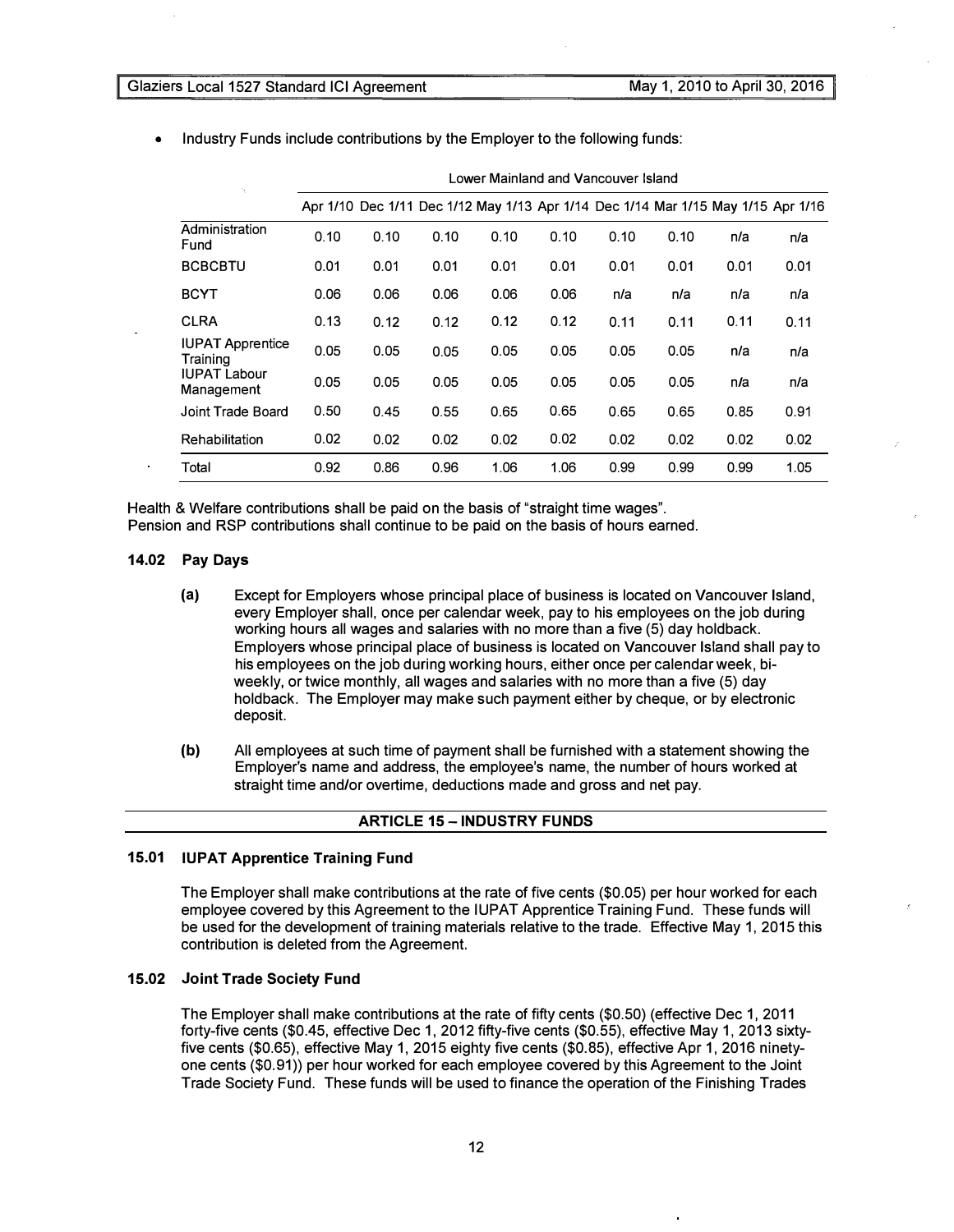Institute of B.C.

# 15.03 IUPAT Joint Labour Management Fund

The Employer shall make contributions at the rate of five cents (\$0.05) per hour worked for each employee covered by this Agreement to the Joint Labour Management Fund. These funds will be used for joint labour/management initiatives developed by the LMCI. Effective May 1, 2015 this contribution is deleted from the Agreement.

--\_\_ co- �--:\_: \_\_ :\_\_::\_:\_:\_\_ -- - - ----- --- �-,\_-

#### 15.04 Construction Industry Rehabilitation Fund

The Employer shall make contributions at the rate of two cents (\$0.02) per hour worked for each employee covered by this Agreement for the Construction Industry Rehabilitation Fund in the manner provided by the Union remittance form.

# 15.05 Construction Labour Relations Association of BC - Contract Administration Fund

The parties agree that each Employer shall remit through the Joint Trade Board, the sum of twelve cents (\$0.12) (effective November 1, 2014, eleven cents (\$0.11)) for each hour worked on behalf of each employee working under the terms of this collective agreement, to the Contract Administration Fund. CLR may alter this amount with sixty (60) days written notice. It is agreed that the Union will collect and forward without exception all moneys designated for the Contract Administration Fund and received in accordance with the standard remittance form utilized by the Union to CLR. Payment to CLR shall be made by the Union not later than the last day of the month in which such amount was received and shall be accompanied with a summary report that provides hours of work and fund remittances by each signatory employer.

A representative of CLR so designated may inspect, upon appointment, the receipts and records of the Union related to the Contract Administration Fund. It is understood that any cost incurred in remittance notification or changes thereof shall be borne by CLR.

#### 15.06 BCYT Fund

The Employer shall contribute (effective December 1, 2014, deduct) an amount of six cents (\$0.06) per hour worked for the British Columbia and Yukon Building Trades Council. These contributions have been deducted from the employee's wage rate and are contributed by the Employer as a matter of convenience.

# 15.07 BCBCBTU Fund

The Employer shall contribute one cent (\$0.01) per hour worked by each employee covered by this Agreement for the BCBCBTU Fund in the manner provided by the Union remittance form. This provision will continue as long as the Bargaining Council structure continues to exist pursuant to the Labour Relations Code of B.C.

# ARTICLE 16 - TOOL LIST

Journeymen and Apprentices shall provide the following minimum tool list.

Allen Keys, 1 set Centre Punch Chalk Line Chisel, cold Chisel, wood Glass Pliers Hacksaw Frame

Plumb Bob Pointing Trowel Putting Knife, bent Putty Knife, straight Razor Blade Scraper Screwdriver, Flat (10") Screwdriver, Flat (6")

Screwdriver, Robertson (red) Scribe Small Pry Bar Spanner Adjustable, small Square, bevel Square, combination Tap Handle (1/4")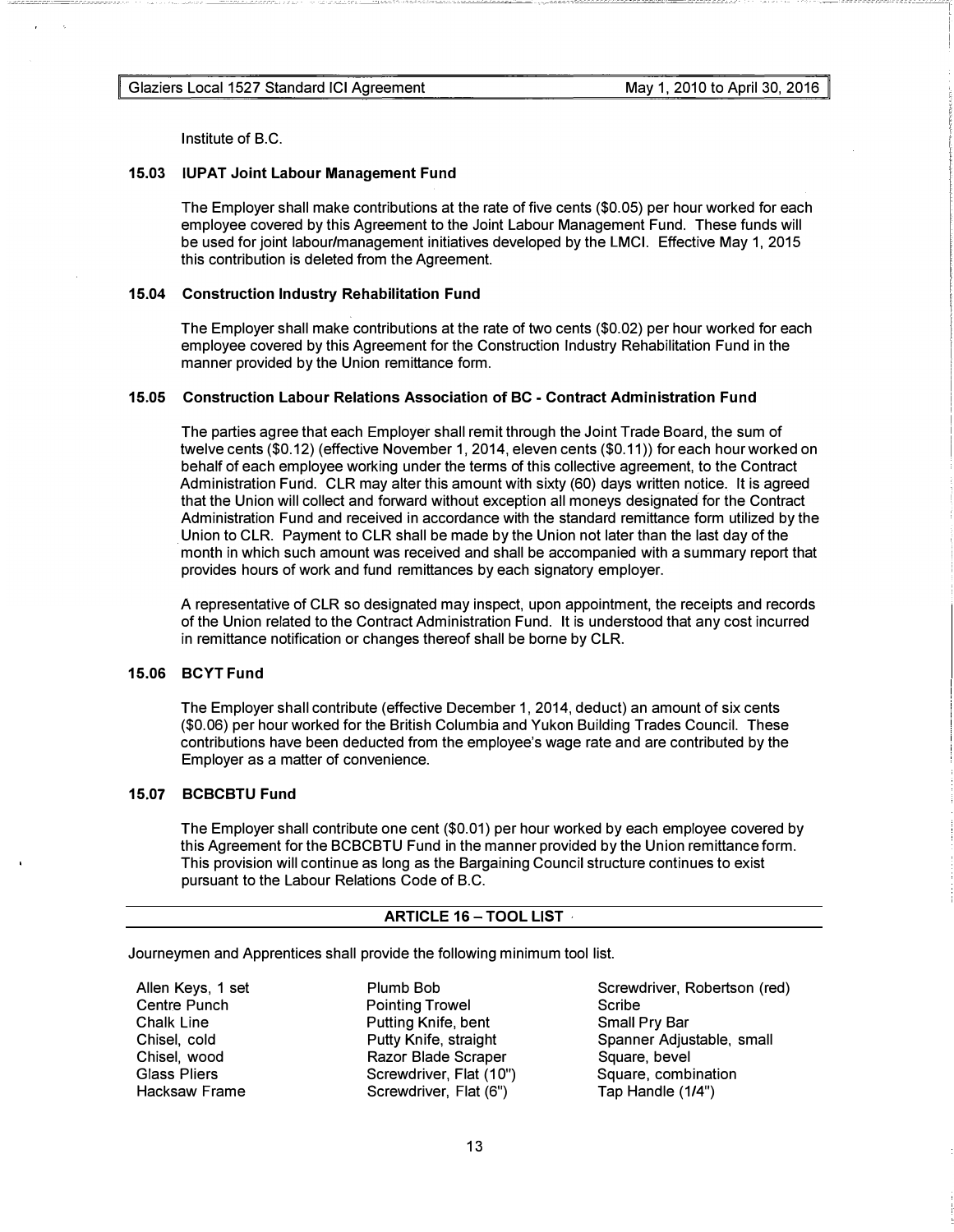Hammer, claw Hammer, rubber or plastic Measuring Tape (25') Nail Set Paint Brush (4") Pliers, combination

Screwdriver, Flat (8") Screwdriver, Phillips (CP-1) Screwdriver, Phillips (CP-2) Screwdriver, Phillips (CP-3) Screwdriver, Robertson (black) Screwdriver, Robertson (green) Tin Snips Tool Box Utility Knife Vice Grip

## May 1, 2010 to April 30, 2016

ARTICLE 17 - WITHDRAWAL OF MEMBERS

The Employer consents to the Union withdrawing its members from the job for failure of the Employer to remit on time all monies due by him to the Health and Welfare Fund, Administrative dues checkoff or any other Fund coming under the terms of this Agreement provided the Union gives the Employer twenty-four (24) hours' written notice of such withdrawal.

#### ARTICLE 18 - JOINT TRADE BOARD

#### 18.01 Appointment of Trustees

The Parties to this Agreement shall appoint four (4) Trustees to participate on the District Council 38 Joint Trade Board (JTB). Such Trustees shall be appointed in accordance with the following.

#### 18.02 Employer Trustees

- (a) CLR shall, at their discretion, appoint two (2) Trustees to the JTB, and both such Trustees shall be members of the Association.
- (b) The Employers specifically agree that the JTB, and the Trustees appointed thereto by CLR, shall represent them in all JTB related matters.

# 18.03 Union Trustees

The Union shall, at their discretion, appoint two (2) Trustees to the JTB, and such Trustees shall be members of the Union.

#### 18.04 Duration, Notification, and Replacement

- (a) Such appointments shall be for a one (1) year term, and shall be made on an annual basis, effective January 1<sup>st</sup>. Notwithstanding the foregoing, each appointing Party reserves the right to alter its appointment(s) at any time, and for any reason.
- (b) The JTB shall be notified, in writing, of all appointments. If no such written notification is provided by January 1st of any calendar year, the appointments from the previous year shall be deemed to continue.
- (c) In the event an appointment is required mid-term as a result of a Trustees' death or resignation, or such other reason as the appointing Party may deem appropriate, then such appointment shall be for the period through December 31st of the calendar year in which it was made.

#### 18.05 Trust Agreement

The Trust Agreement which governs the JTB shall apply on all matters related thereto, however, notwithstanding the foregoing, this Agreement shall supercede, on like matters, those terms and conditions contained within the Trust Agreement, unless otherwise agreed to, in writing, by the **Parties**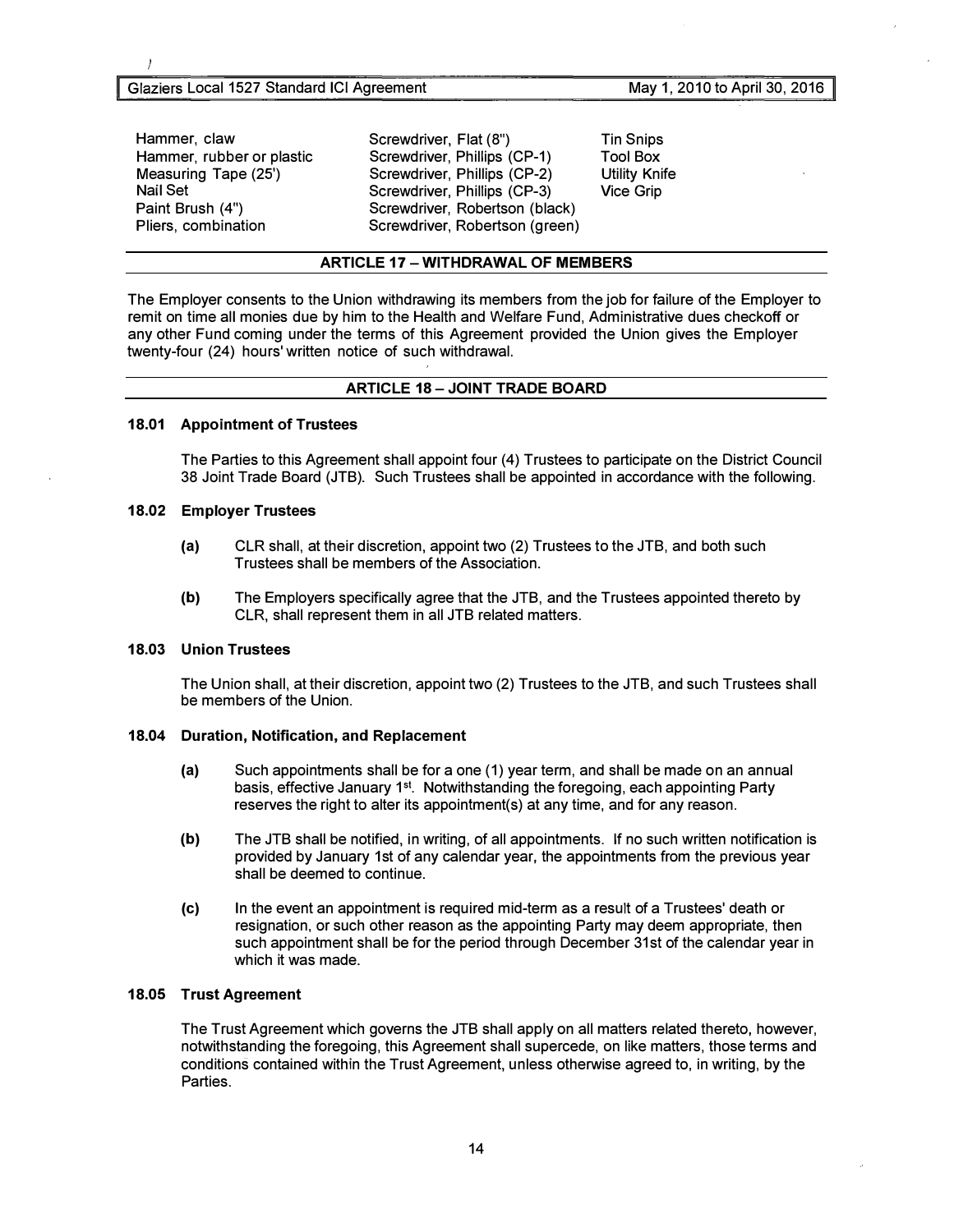Glaziers Local 1527 Standard ICI Agreement May 1, 2010 to April 30, 2016

The Employer will deduct from each employee twenty-four cents (\$0.24) per hour on the basis of straight time wages to the Joint Trade Board (JTB).

- 18.06 The Joint Trade Board shall be administered through the offices of the Union in accordance with the Trust Document established.
- 18.07 Any unresolved dispute arising from the Joint Trade Board shall be processed through the grievance procedure as set out in Article 3 of this Agreement.
- 18.08 The Trustees of the Joint Trade Board shall ensure that each party to this Collective Agreement shall receive once per year a copy of an Audited Financial Statement.

# ARTICLE 19 - SCOPE OF WORK

This Agreement shall apply to all employees other than the Superintendent, Office, Sales or Administrative Staff or those excluded by the Labour Relations Code of BC

- 19.01 This Agreement covers all work normally performed by Glaziers as has been standard practice in Canada in the Industry represented by the Employer and further defined as follows:
- 19.02 The fabrication, erection, installation, construction, setting, handling or removal of the following:

prism glass, bevel glass, leaded glass, protective glass, automobile glass, float glass, window glass, mirrors of all types, wired glass, ribbed glass, ground glass, coloured glass, figured glass, spandrel glass and panels, sloped glazing, skylights, solar energy collectors and all types of opaque glass, glass chalk board, structural glass, tempered and laminated glass, thickol, neoprene and all other types of sealants and caulking compounds, all types of glass cements, all types of insulating glass units, all plastics. All other materials when used in place of glass to be set or glazed with putty, molding, rubber, lead and all types of mastics in wood, iron, aluminum sheet metal, vinyl sash, skylights, doors, frames, stone wall cases, book cases, sideboard partitions, fixtures and smoke baffles. The on-site handling and receiving, hoisting and distributing, placing and erecting of all materials, scaffolding, tools and equipment pertaining to the trade.

19.03 The transporting, loading, offloading, handling, rigging, moving and installation in openings constructed of any type of material, i.e. wood, concrete, masonry, steel, plastic, aluminum, etc., of all extruded, rolled or fabricated metals or any materials that replace or reinforce same, metal tubes, mullions, metal or other facing materials, muntins, facia, trim moldings, porcelain panels, glassweld panels, architectural porcelain, plastic panels, showcase doors and relative materials including those in any or all types of buildings related to storefronts, curtain walls and window construction of any size. Extruded aluminum siding and all related parts and trimming, canopies, automatic door operators and security devices and all the necessary hardware related to the complete installation of entranceways. All Security Systems and any and all deficiency work.

# **ARTICLE 20 - HOURS OF WORK**

- 20.01 The regular hours of employment shall be Monday to Friday inclusive between the hours of 8:00 a.m. and 4:30 p.m. with one-half (1/2) hour for lunch. Regular hours may be varied for good reason subject to agreement by the Employer and the Union.
	- (a) It is mutually agreed that the starting and stopping time may be varied by one (1) hour earlier or later than the normal 8:00 a.m. start at the Employer's discretion.
	- (b) The starting and stopping times shall be at the tool lock-up or lunchroom (for non-camp iobs).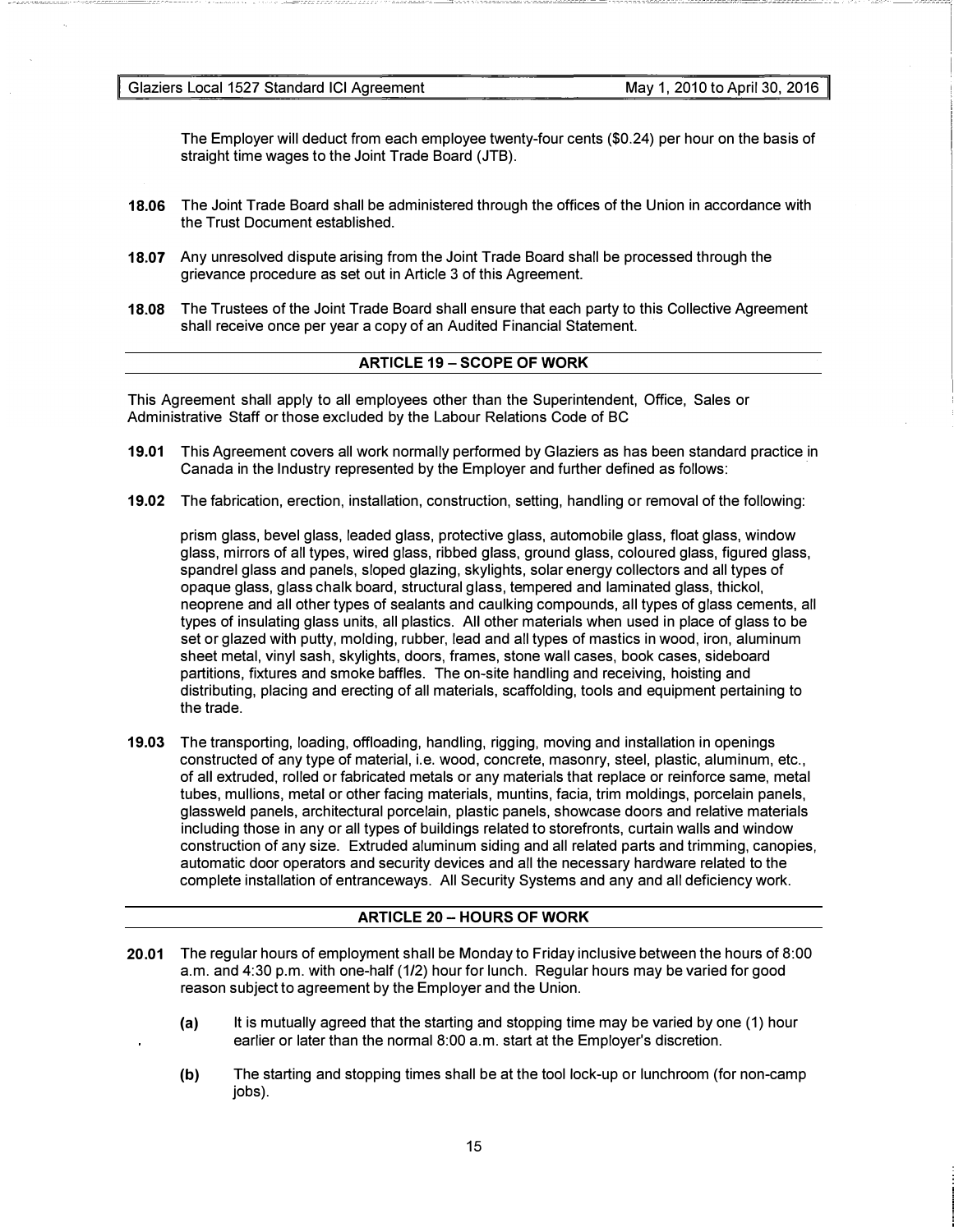- (c) On camp jobs, no walking time shall be paid up to 2,500 feet from the work site. Beyond 2,500 feet up to thirty (30) minutes travel each way, the Employer shall supply transportation. Travel time will be paid at prevailing rates for time in excess of thirty (30) minutes.
- 20.02 Employees will only be paid for time on the job and deductions will be made for late starting or early quitting when it is the fault of the employee.
- 20.03 No member of the Union employed on a full time basis shall work for remuneration on any glass or metal work other than his Employer's. Violation of this condition shall be cause for immediate discharge.
- 20.04 An employee called to a job and not being required shall be paid four (4) hours' pay. An employee who works beyond the mid shift lunch break shall be paid for the full shift.
- 20.05 On jobs in occupied buildings where work must be done outside regular working hours in order to conform to building owner requirements, a night shift(s) may be worked provided an employee(s) is paid eight and one-half (8-1/2) hours' pay for each seven and one-half (7-1/2) hours worked. The starting time of such shifts shall be mutually agreed upon between the Union, Employer and building owner.

#### 20.06 Compressed Work Week

A compressed work week may be established by the Employer. The terms and conditions of such compressed work week shall be as follows and shall supersede any/all contrary provisions of the Agreement. Refer to Article 20.06 (d) for definition of compressed work week.

#### (a) Hours of Work

- (i) Ten (10) straight time hours (8:00 am to 6:30 pm, inclusive of a meal break) shall constitute the compressed work week day shift. Forty (40) straight time hours, Monday through Thursday inclusive, or Tuesday through Friday inclusive, shall constitute the regular work week.
- (ii) Ten (10) straight time hours (6:30 pm to 5:00 am, inclusive of a meal break) shall constitute the compressed work week afternoon shift. Forty (40) straight time hours, Monday through Thursday inclusive, or Tuesday through Friday inclusive, shall constitute the regular work week. The applicable shift premium shall apply.
- (iii) Notwithstanding Article 20.01, the scheduled start time of the shift may be varied by up to one (1) hour earlier or later at the discretion of the Employer.

#### (b) Overtime

- (i) The first ten (10) hours of overtime worked on the Friday of a Monday through Thursday compressed work week, or on the Monday of a Tuesday through Friday compressed work week, shall be payable at one and one-half (1%) times the otherwise applicable minimum straight time hourly wage rate.
- (ii) The first eight (8) hours of overtime worked on a Saturday shall be payable at one and one-half  $(1\frac{1}{2})$  times the otherwise applicable minimum straight time hourly wage rate.
- (iii) All other overtime hours, including all hours worked in excess of ten (10) hours per day, all hours worked in excess of eight (8) hours on a Saturday, and all hours worked on Sundays and statutory holidays, shall be payable at two (2)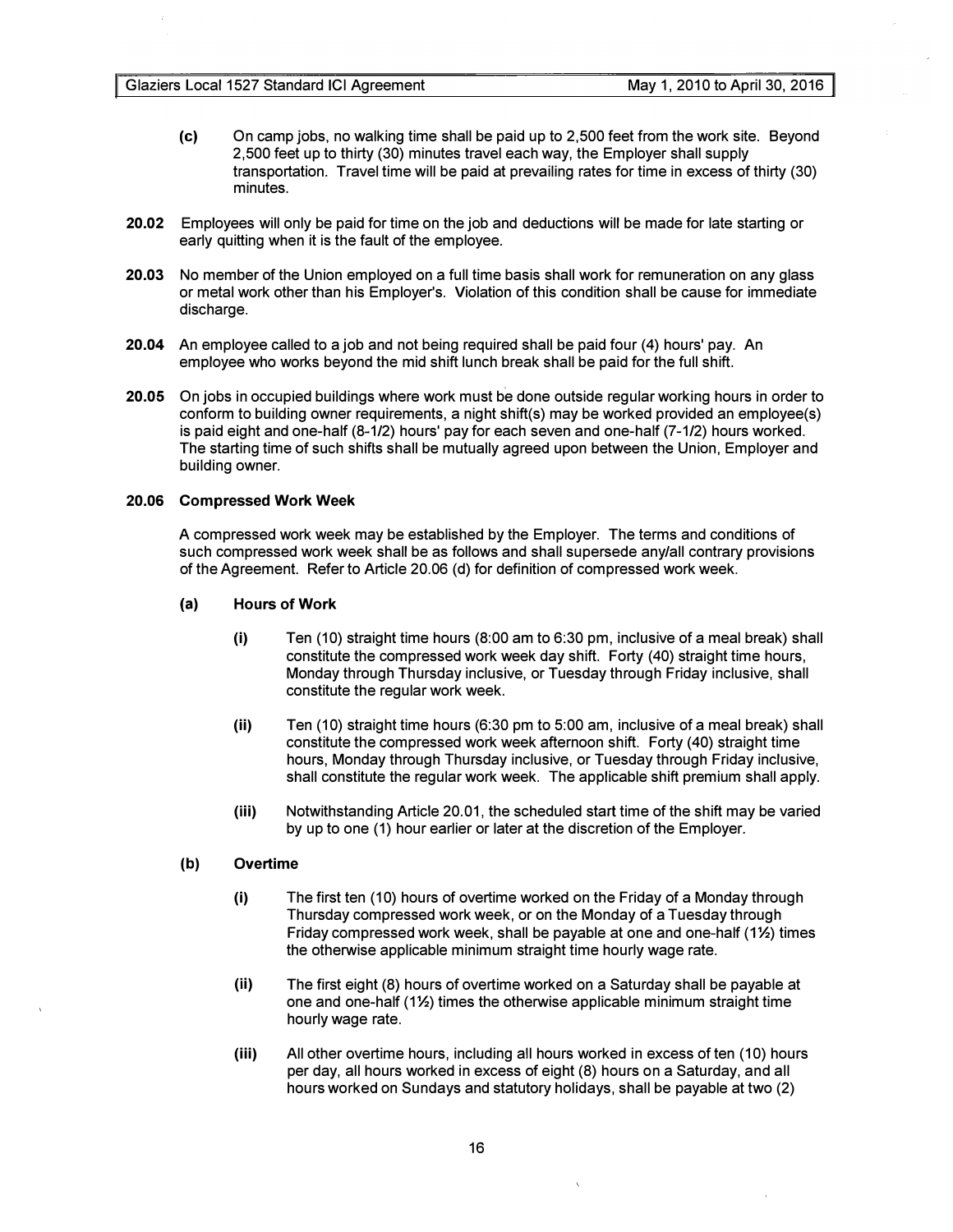times the otherwise applicable minimum straight time hourly wage rate.

#### (c) Statutory Holidays

All Statutory Holidays which occur during a compressed work week schedule shall be observed on the actual day of the Statutory Holiday, even if such day would otherwise have been a regularly scheduled day off (e.g. the Friday of a Monday to Thursday compressed or week or a Saturday or a Sunday, etc.) When a Statutory Holiday is observed in accordance with the foregoing, overtime rates shall not apply on a regular work day in lieu of the Statutory Holiday. All Statutory Holidays which occur on the second or third day of a compressed work week schedule may be rescheduled by prior mutual agreement of the Employer and the Union.

#### (d) Compressed Work Week Definition

A compressed work week must prevail for a minimum of a least two (2) complete cycles of four (4) consecutive days, Monday through Thursday, or Tuesday through Friday inclusive, in order to be deemed to be a properly constituted compressed work week.

#### 20.07 Shifts

----

--== - �-=- --=-=- =-----

- (a) Three (3) consecutive work days shall constitute a shift. The hours of work and pay for second and third shifts shall apply only when the second shift is continued for three (3) or more consecutive working days. If second and third shifts are not continued as hereinbefore set out, overtime rates shall be paid, and the number of hours deemed to have been worked for the purpose of determining overtime shall be as set out in Article 21.
- (b) Three (3) consecutive work days shall constitute a shift. Shift premiums shall be based on:

| Day Shift       | 8 hours pay for 8 hours work     |
|-----------------|----------------------------------|
| Afternoon Shift | 8 hours pay for 7-1/2 hours work |
| Night Shift     | 8 hours pay for 7 hours work     |

On any shift operation in excess of ten (10) hours per shift, a meal will be provided at straight time.

#### **ARTICLE 21 - OVERTIME**

- 21.01 The first two (2) hours of overtime outside of the regular hours Monday through Friday shall be paid at the rate of one and one-half (1%) times the otherwise applicable minimum straight time hourly wage rate. and double time thereafter.
- 21.02 The first eight (8) hours on Saturday shall be worked at one and one-half  $(1\%)$  times the otherwise applicable minimum straight time hourly wage rate, and double time thereafter. Double time rates shall apply on Sundays and statutory holidays.
- 21.03 The Employer shall supply a meal to employees after two (2) hours of overtime if more than two (2) hours of overtime are to be worked. This Clause does not apply to arranged overtime worked on Saturdays, Sundays or Statutory Holidays. The overtime meal is to be consumed on the employee's own time.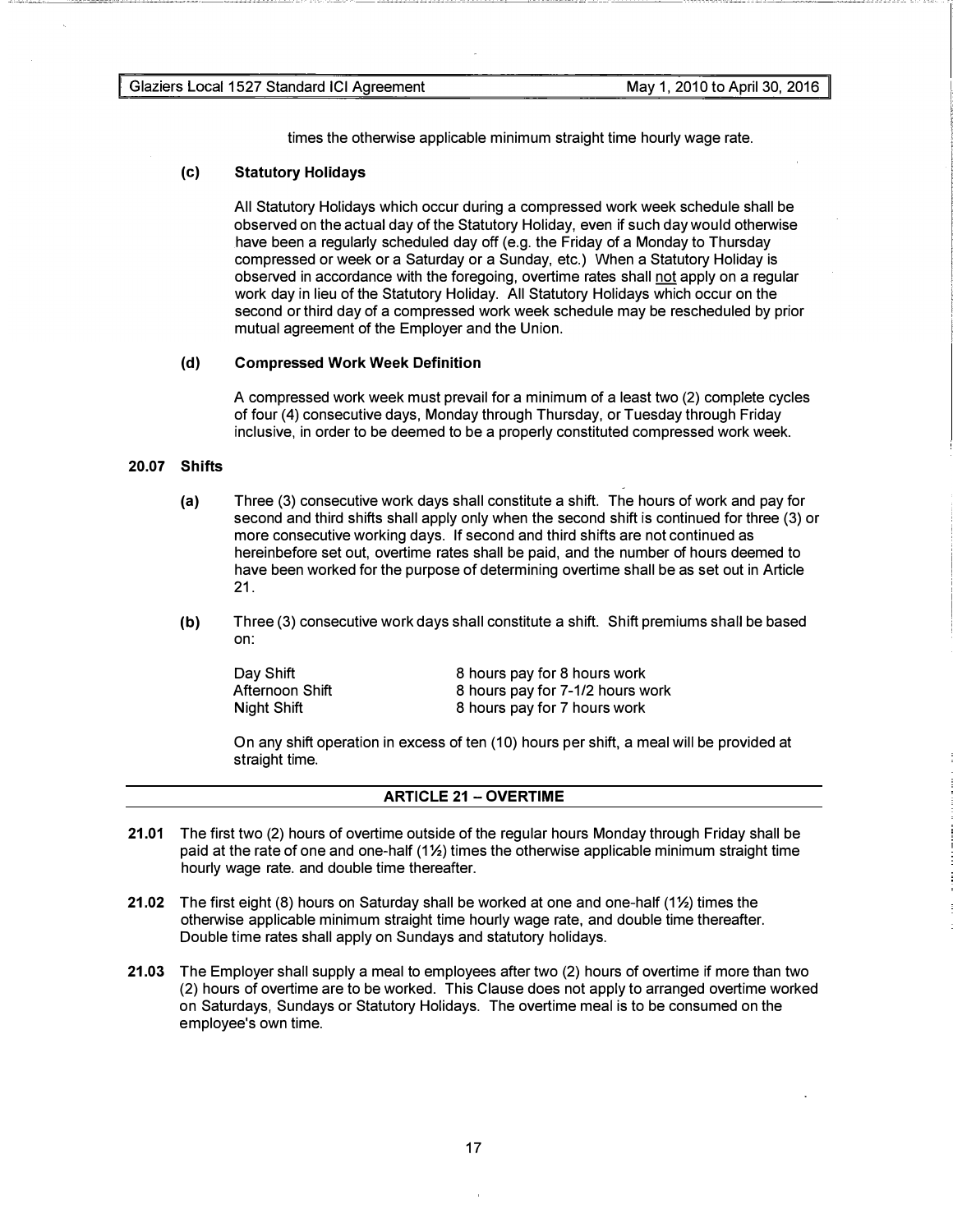# **ARTICLE 22 - TRAVEL ZONES AND EXPENSES**

#### 22.01 Vancouver Metro Zone

There is hereby established the Vancouver-New Westminster Metropolitan Travel Zone which extends to the exterior boundaries of West Vancouver at Horseshoe Bay, North Vancouver, University area, Richmond, Delta, Tsawwassen, White Rock, Langley, Fort Langley, Haney and Coquitlam.

22.02 Metro zones other than the Vancouver- New Westminster Metropolitan area shall be considered to be ten (10) miles out from the boundaries of any city, town or village.

Clarification of Metro Zone boundaries:

- North to include Horseshoe Bay
- Northeast to include Haney to Albion at 24oth Street on the east and the Dewdney Trunk  $\overline{a}$ Road on the north
- Eastern boundaries to include Fort Langley at Glover Road and Langley at 208th Street
- South to include Delta, Tsawwassen, White Rock and Richmond ÷,
- West to include the University of B.C. area

#### 22.03 Victoria Metro Zone - Malahat - Sidney - Metchosen

A Greater Victoria Metro Zone is established within an area bounded by "top of the Malahat to Sidney and to Metchosen". Within this Greater Victoria Area no travel time or expenses will be payable.

#### 22.04 Nanaimo Metro Zone

A greater Nanaimo Metro Zone is established within an area bounded by Ladysmith to the South and Nanoose to the North.

- 22.05 Payment for travel within the Metro Zone established hereby will be in the amount of fifty cents \$0.50) per hour.
- 22.06 For travel in excess of the Metro travel zone covered transportation shall be provided either by motor vehicle or by the payment as outlined in the following paragraph, over and above fare required in the metro zone. The question of providing a motor vehicle shall be at the option of the Employer. The employee's place of residence shall be established at the time of hiring by reference to their TD-1 Form.
- 22.07 On projects situated beyond the boundaries of the Metro Zones in Article 23, each employee using his/her own vehicle shall be paid fifty-three cents (\$0.53) per kilometre for mileage driven to and from the Metro Zone limits.
- 22.08 Except as hereinafter provided, all travel time outside normal working hours shall be paid at straight time rates.

# ARTICLE 23 - OUT OF TOWN JOBS

#### 23.01 Out-of-Town Accommodation

This Article shall apply to employees who are not local residents of the area where the work is being performed, or is to be performed. A local resident shall be defined to mean any person residing within one hundred (100) kilometres by road of the project or, where ferry travel is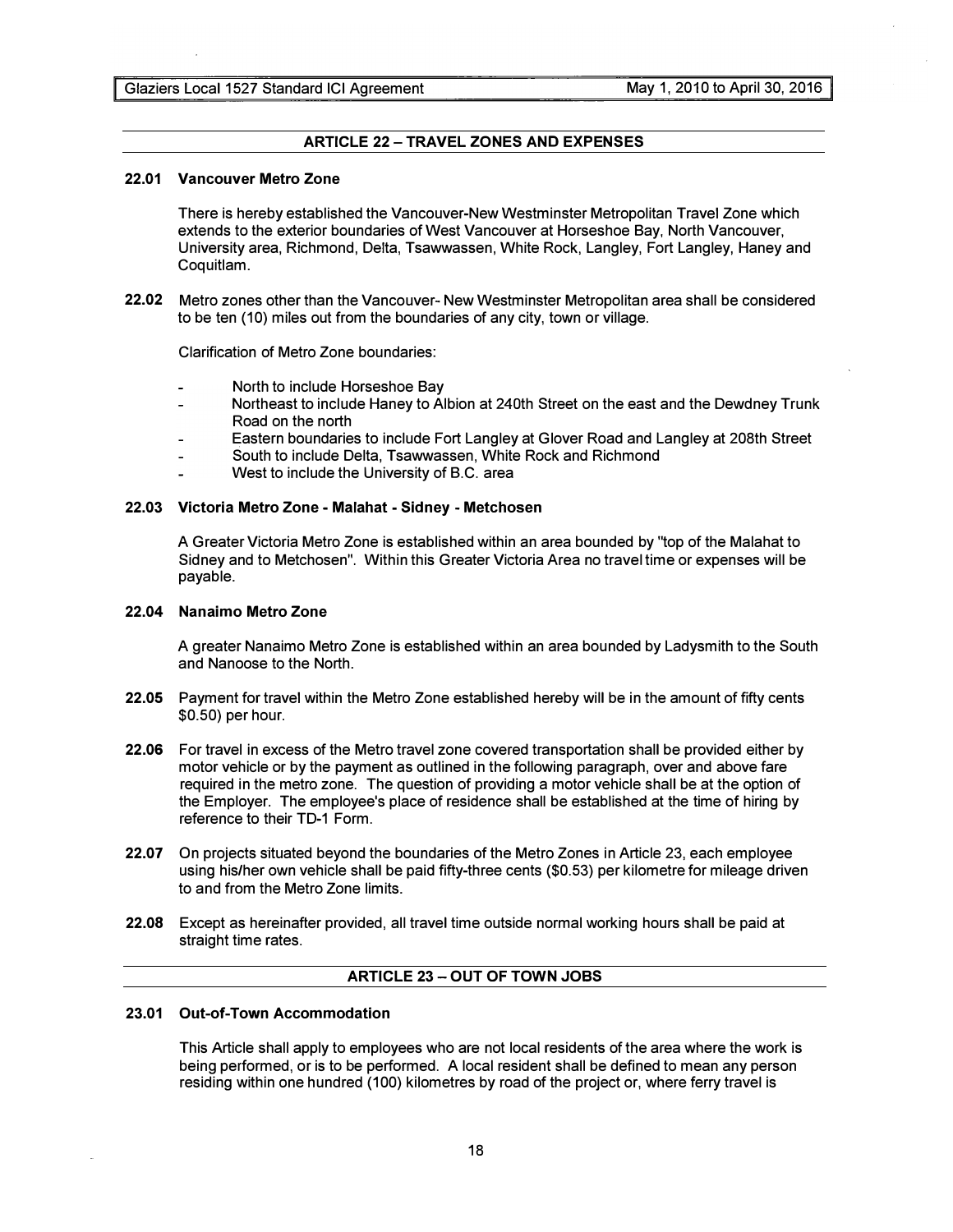involved, within seventy-five (75) minutes travel time including ferry travel and road kilometres, and who has resided at a permanent address for a period of forty-five (45) calendar days in any city, town, village or district where the work is being performed. Travel time for local residents shall be paid in accordance with Article 22.07.

# (a) Room and Board Allowance

Each employee shall select one (1) of the following options prior to commencing work on an out-of-town project, and such selection shall apply for the duration of the employee's employment on such project. The choice of options shall be at the sole discretion of the employee, and the employee shall provide the Employer with written notice of their selection upon request. Both options shall be payable on the basis of seven (7) days per week.

```
Option #1 
Option #2 
                 The Employer shall provide the employee with a daily lump sum 
                 Living Out Allowance (LOA) of one hundred and twenty dollars 
                 ($120.00). Effective May 1, 2013 this amount shall be increased to 
                 one hundred and twenty-five dollars ($125.00). 
                 The Employer shall provide the employee with a single room plus 
                 sixty dollar ($60.00) daily meal allowance. Effective May 1, 2013 this 
                 amount shall be increased to sixty-two dolars and fifty cents ($62.50).
```
If the Employer provided room is forty (40) kilometres or less from the project, no daily travel allowance shall be paid. If the Employer provided room is more than forty (40) kilometres from the project, a daily travel allowance of fifty-three cents (\$0.53) per kilometre shall be paid each way.

- 23.02 (a) The Employer shall pay an initial and terminal travel allowance of fifty-three cents (\$0.53) per road kilometre to any employee who is directed or dispatched to an out-of-town project. Such allowance shall be payable each way, and the distance travelled shall be calculated from the employee's residence to the project via the most direct route. Refer to items (b), (c), (d), (e), (f) and (g) for further clarification and exceptions.
	- (b) Notwithstanding item (a), the Employer shall reimburse an employee, upon the submission of the appropriate receipts, for any/all ferry fares (car and driver) which are incurred in the course of initial and terminal travel. Highway tolls shall not be a reimbursable expense.
	- (c) Notwithstanding item (a), where an employee requests to use air travel to travel to the project, the following terms and conditions shall prevail.
		- (i) The Employer shall pay for airfare, inclusive of any/all related fees and taxes, plus taxi fare to/from the project from the airport located nearest thereto. Notwithstanding the foregoing, taxi fare shall not be payable where Employer (or Owner) supplied transportation is provided.
		- (ii) The Employer shall pre-arrange the air travel to/from the airport nearest the employee's residence. The air carrier and class of ticket shall be at the discretion of the Employer, but shall be via a regularly scheduled carrier. Notwithstanding the foregoing, the Employer shall not direct an employee to fly "standby".
		- (iii) The employee shall provide the Employer with the Boarding Pass and proper ground transportation receipts if requested to do so by the Employer.
	- (d) Notwithstanding any/all contrary provision(s) of this Article, where a variety of travel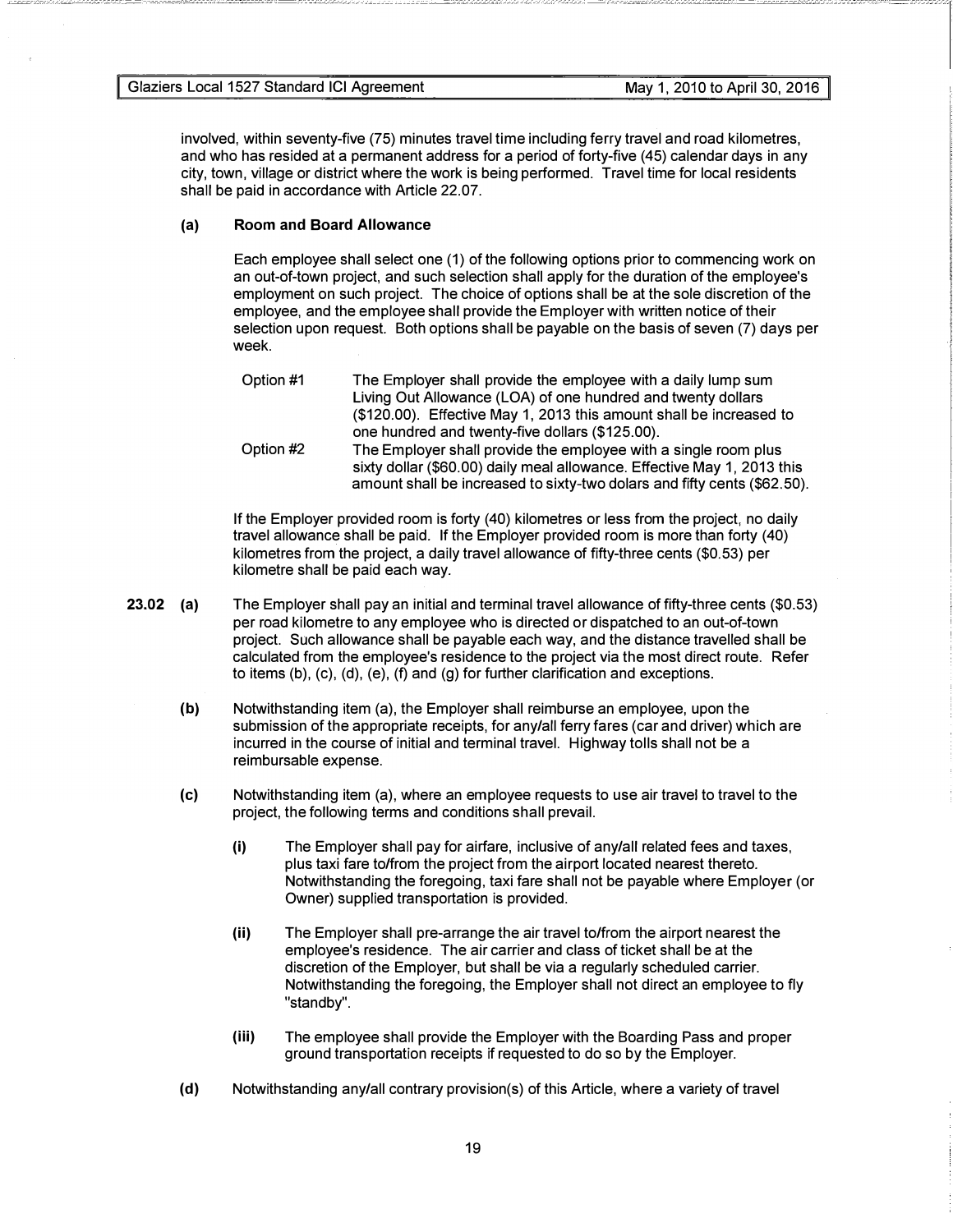distances exist for employees to a particular project, the Employer and the Union may agree upon a standard initial and terminal travel allowance "lump sum" amount which shall be paid to all applicable employees on the project. Such agreement shall be reached prior to the commencement of work on the project, and prior to date of tender if possible.

- (e) The Employer shall ensure that an employee receives payment for the applicable initial travel allowance and any/all applicable reimbursements for incurred expenses (i.e. ferry fares, etc.) within seven (7) calendar days of the employee's first shift on the project. Notwithstanding the foregoing, the Union and the Employer may mutually agree to vary this requirement. Such agreement shall be reached prior to the commencement of work on the project, and prior to date of tender if possible.
- (f) Notwithstanding any/all contrary provision(s) of this Article, in the event an employee voluntarily terminates his/her own employment after having been on the project for less than fifteen (15) calendar days, the Employer shall not be required to pay the employee's terminal travel allowance, and shall additionally be entitled to deduct the initial travel allowance already paid from the employee's final pay cheque.
- (g) The "per road kilometre" amount payable pursuant to (a) herein, is subject to annual adjustments throughout the duration of the Agreement. More specifically, the maximum allowable tax-free rate for mileage expense reimbursement as published annually by the Canada Revenue Agency shall be paid.
- 23.03 All travel expenses one way will be paid in advance.

# 23.04 Periodic Leave

On out of town projects of over fifty (50) calendar days' duration, the Employer shall provide leave every forty (40) calendar days. When leave is desired in accordance with the above terms the Employer shall provide on a "use it or lose it" basis, an allowance based on the following formula:

| \$175.00 |
|----------|
| \$275.00 |
| \$375.00 |
| \$475.00 |
|          |

The mileage will be computed from the project to the dispatch point or employee's place of domicile as stipulated in the respective collective agreement. It is agreed that the above amounts will be paid only once for each turnaround.

The extent of the leave shall be for a minimum of five (5) days to a maximum of one (1) week or a number of days mutually agreed between the employee and the Employer's representative. The timing of the leave shall also be decided by mutual agreement. In no event will an employee receive leave unless he actually returns to his place of departure. Living out allowances shall not be paid during leave periods.

# 23.05 Camps

The use of camps, where established, shall be obligatory for members of the Union.

#### Check out Allowance

Any employee living in accommodation (camp or otherwise) which is provided by the Employer may leave "camp" for weekend or holidays, but first must comply with camp rules re: cancellation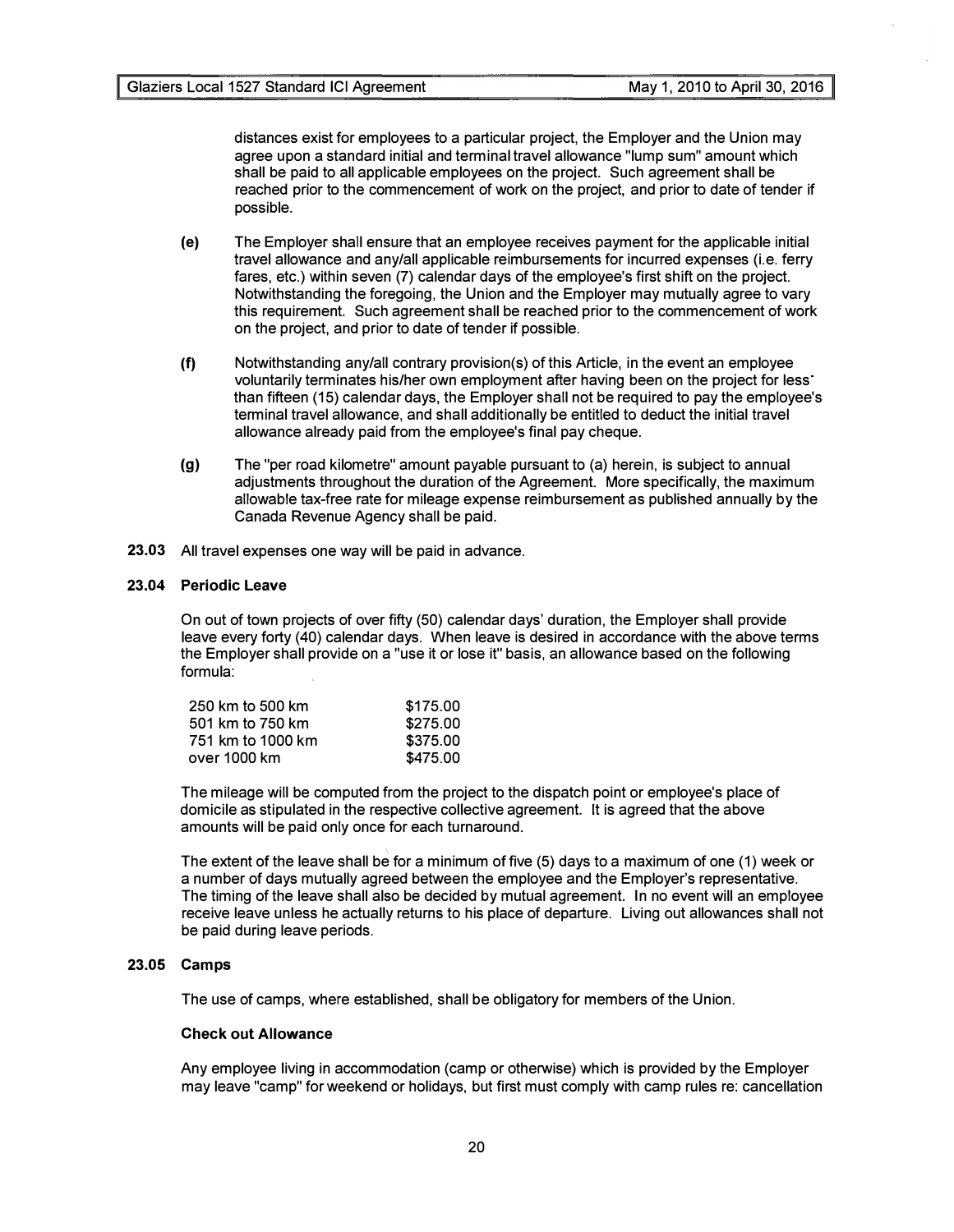------- -- -- -

-

of meals service; and the Employer will pay an amount equivalent to the charge made for the workman's meal so as not to cause any extra cost to the Employer and for each day absent from the camp.

No transportation allowance, time or other costs will be allowed the employee on weekend checkout.

Unless the employee has in fact checked out of camp in compliance with the camp rules and the above provisions, no "checkout" allowance will be paid to him.

#### 23.06 Definition of Local Resident

A local resident will be defined to mean any person residing within eighty (80) kilometres by road of the project or, where ferry travel is involved, within seventy-five (75) minutes travel time including ferry travel and road kilometres.

Living out allowance shall not be paid to local residents as defined above.

#### 23.07 Out-Of-Town Project Definition

An out-of-town project shall be defined as any project to which an employee does not travel daily from his residence. Notwithstanding the foregoing, any project that is located more than two (2) hours travel, each way, from an employee's residence, any project to which it is not practical for the employee to travel daily from his residence, and any project to which it is not cost effective for the Employer if the employee travels daily from his residence, shall be defined as an out-oftown project. Notwithstanding any/all contrary provision(s) of this Agreement, any project located within either the Lower Mainland or Greater Victoria shall not be defined as an out-of-town project.

## ARTICLE 24- SWING STAGE PREMIUM

For all hours worked from swing stages employees shall receive seventy-five cents (\$0.75) in addition to their regular rate.

## **ARTICLE 25 - MAJORITY SHAREHOLDERS**

It is agreed between the parties that one (1) majority shareholder or partner of the company will be permitted to perform work ordinarily performed by Journeymen members of the Union without being members of the Union.

# ARTICLE 26 - JOINT INDUSTRY RECOVERY PROGRAM

- 26.01 The Union, in conjunction with the Employers' representative or Employers bidding work in the respective jurisdictions, may determine on a job by job basis if special dispensation is required to become competitive and should the necessity arise, may, by mutual agreement and in writing, amend or delete any terms or conditions of the Agreement for the length of the job.
- 26.02 Both parties agree that such enabling shall not be used to reduce or eliminate any joint industry funds or individual dues to umbrella organizations without the prior written consent of the BCBCBTU and CLR.

# **ARTICLE 27 - SAVINGS CLAUSE**

In the event any Article or Section of this Agreement is held invalid, illegal or unenforceable by a court or by another tribunal of competent jurisdiction, then such Article or Section shall be deemed to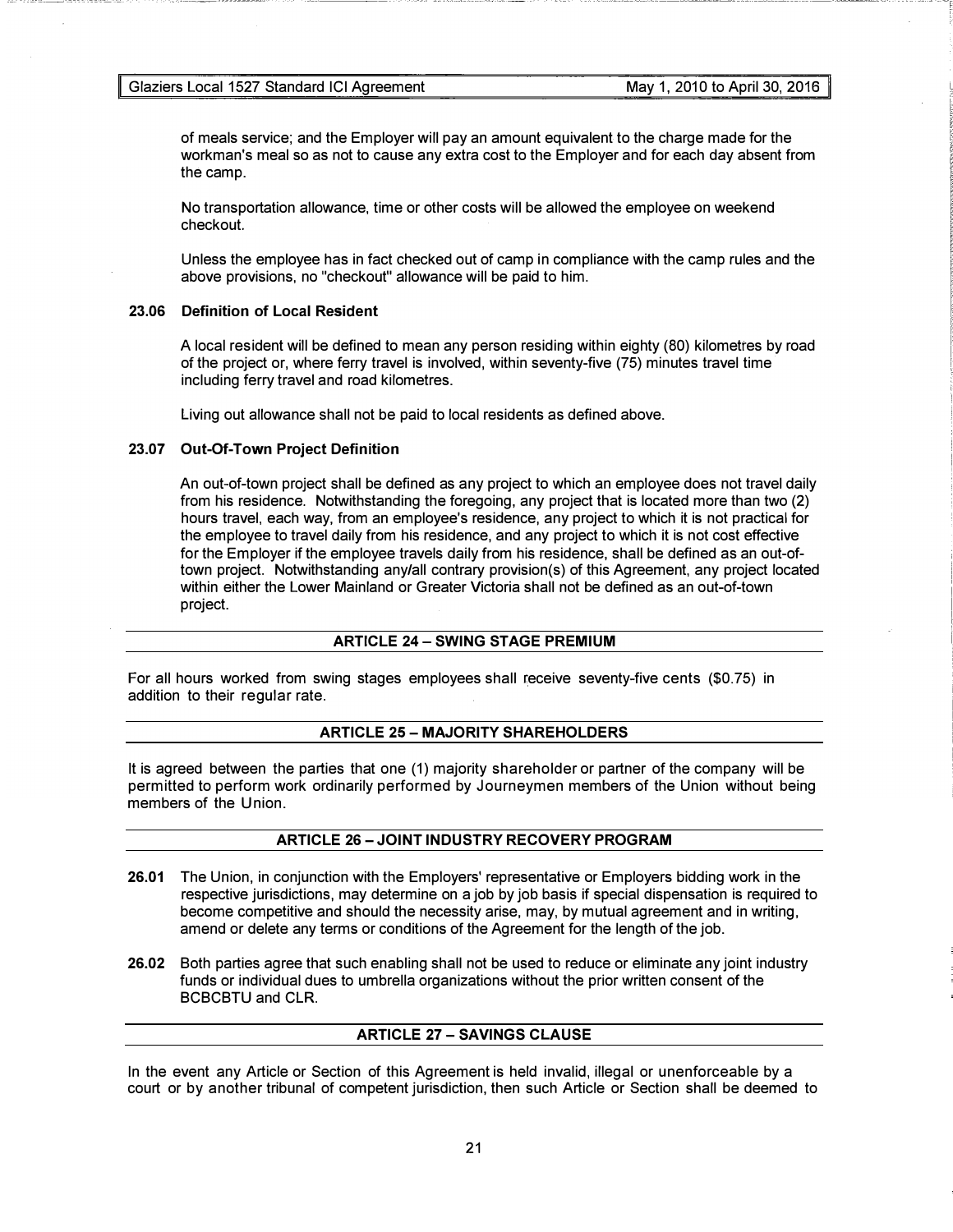be inoperative for the duration of the Collective Agreement, but shall otherwise remain as part of the Collective Agreement.

In the event that an Article or Section of this Agreement is held invalid, illegal or unenforceable, then the parties shall forthwith meet to negotiate a replacement clause, and failing that, shall submit the matter of a replacement clause that meets the spirit and intent of the invalid, illegal or unenforceable clause to binding arbitration.

# **ARTICLE 28 - TERMINATION**

- 14.01 This Agreement shall be for the period from and including May 1, 2010 to and including April 30, 2016.
- 14.02 Should either party give written notice to the other party to commence collective bargaining pursuant to the provisions of the Labour Relations Act of B.C. then this Agreement shall continue in full force and effect until the Union shall give notice of strike or the Employer shall give notice of lockout or until such time as the parties conclude a renewal or revision of the Agreement.

For an Employer who is not a member of Construction Labour Relations Association of BC, "notice of lockout" shall only operate as terminating this Agreement if such notice is followed by the actual refusal to employ Union members on a project(s); and the Agreement is terminated only when the actual lockout occurs; such Employer agrees that it shall not issue notice of lockout later than two months following the concluding of a new Glaziers Standard Agreement in the industry; and further, the non-accredited Employer agrees that if it does not give notice of lockout and impose an actual lockout within the aforesaid time limit, it shall be bound by the terms and conditions of the new Glaziers Standard Agreement as negotiated from time to time in the industry.

- 14.03 Continuous, uninterrupted operation of the company's business with consequent assurance of the opportunity for gainful employment of the company's employees is hereby declared to be the essence of this Agreement. Notwithstanding anything herein contained to the contrary, during the term of this Agreement there shall be no lockout by the company or any strike, sitdown, slowdown, work stoppage or suspension of work either complete or partial for any reason by the employees.
- 14.04 It is agreed that the operation of Section 50(2) and (3) of the Labour Relations Act is excluded from this Agreement.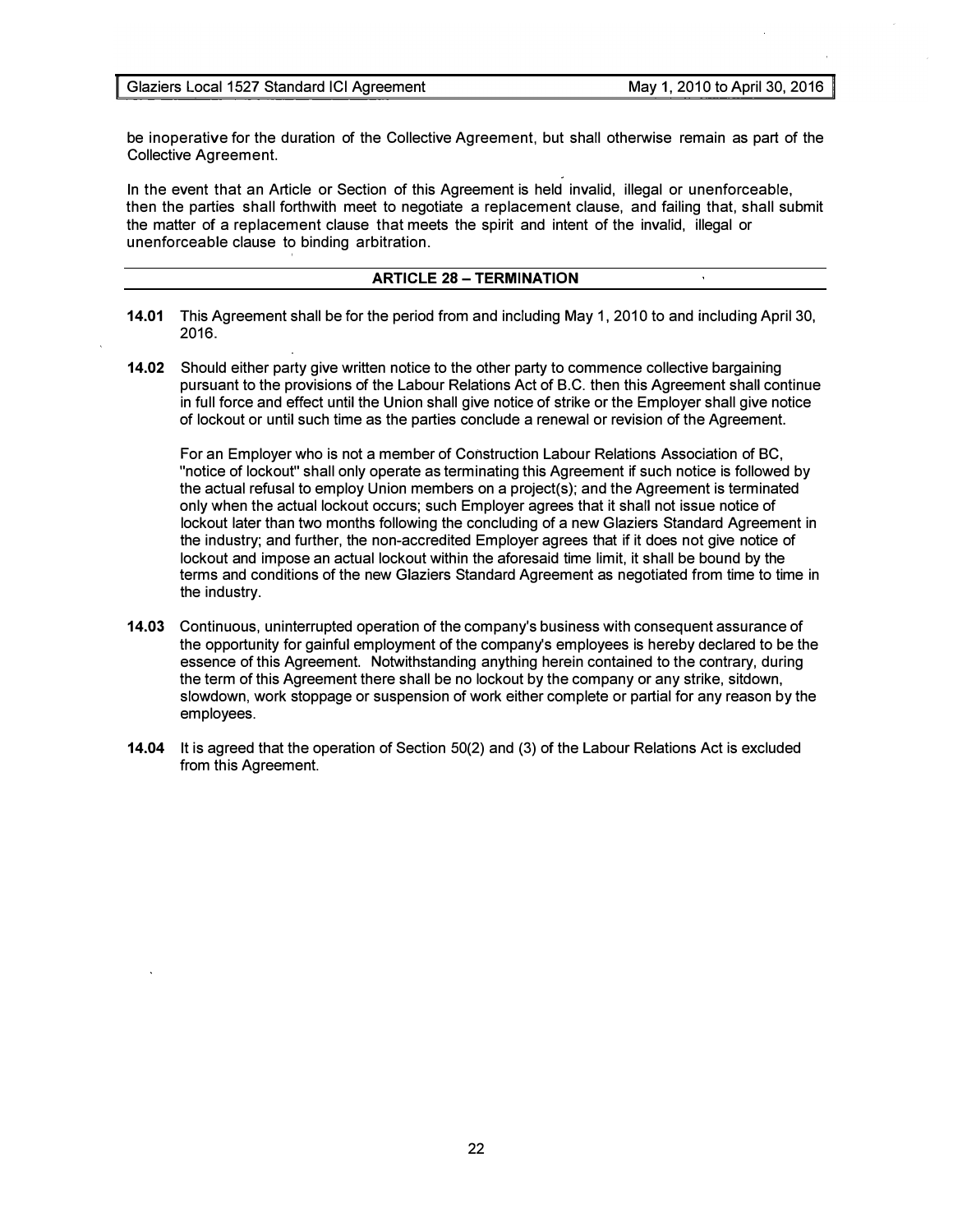Glaziers Local 1527 Standard ICI Agreement

May 1, 2010 to April 30,

DATED this  $\mathcal{N}$  day of October, 2018.

SIGNED ON BEHALF OF:

CONSTRUCTION LABOUR RELATIONS ASSOCIATION OF BC

anne Il Seulle

SIGNED ON BEHALF OF

INTERNATIONAL UNION OF PAINTERS & ALLIED TRADES, DISTRICT COUNCIL #38 FOR GLAZIERS, ARCHITECTURAL METAL MECHANICS AND GLASSWORKERS LOCAL UNION 1527

This Agreem t is executed by the Union on behalf of its members. The Union warrants and represents that a majority of its members have ratified this Agreement.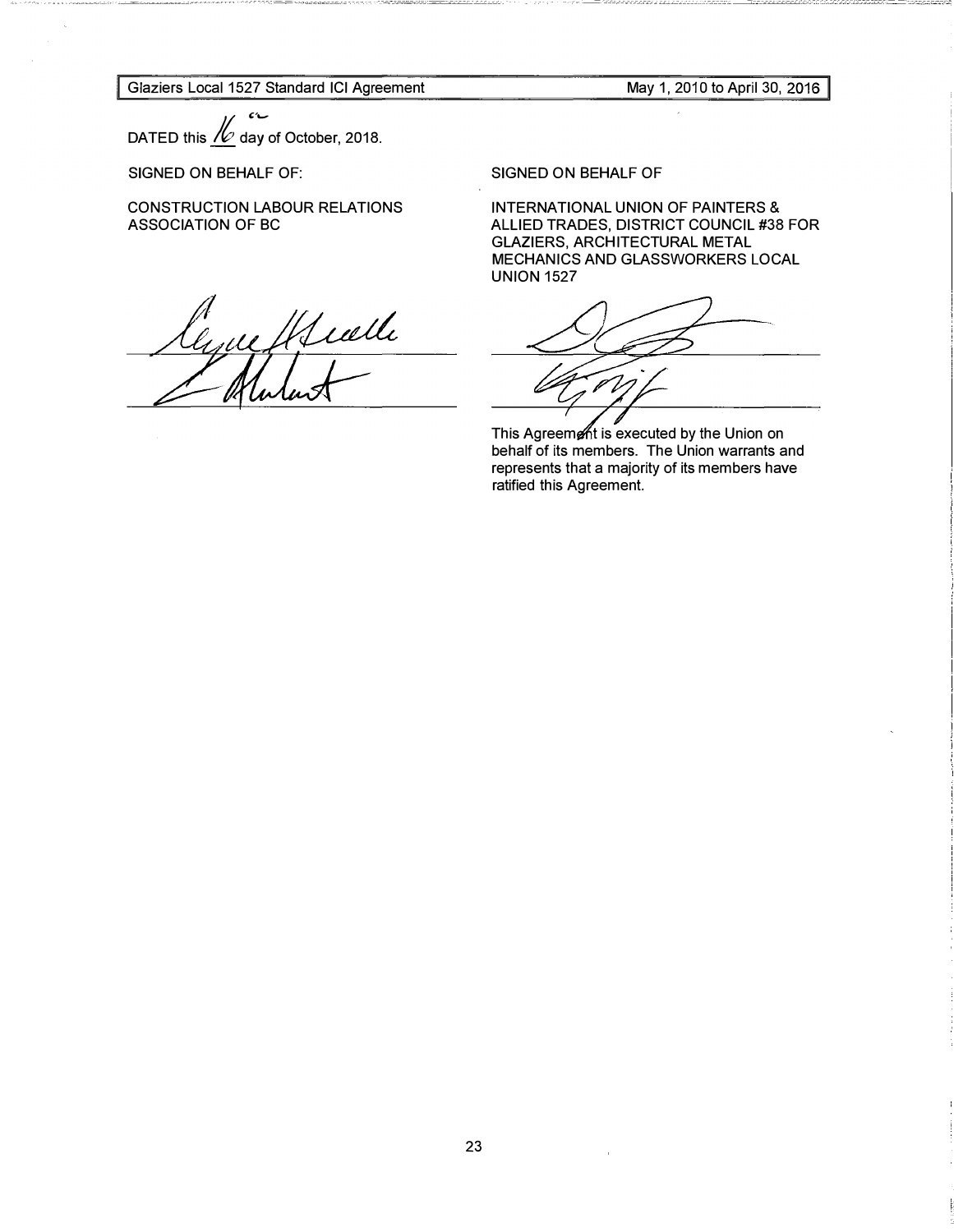# LETTER OF INTERPRETATION #1

## BY AND BETWEEN

INTERNATIONAL UNION OF PAINTERS & ALLIED TRADES, DISTRICT COUNCIL #38 (for Glaziers, Architectural Metal Mechanics and Glassworkers Local Union 1527)

#### AND

# CONSTRUCTION LABOUR RELATIONS ASSOCIATION OF B.C.

on its own behalf, on behalf of its members employers who have authorized the Association to execute this Agreement and who are included on the attached signatory list, and those members added from time to time by notice given to the Union

# RE: PERIODIC LEAVE - TURNAROUND

- 1. The phrase "Out of Town Projects" contained within the various periodic leave or turnaround clauses shall be defined as projects that are accessible by air or boat only (excluding ferries) or are two hundred (200) miles or four (4) hours travel, including ferry travel, to the transportation terminal nearest the employee's domicile. Employees residing within these limits shall be entitled to a mutually agreed leave of absence at no cost to the Employer of five (5) or seven (7) days to be arranged between the employee and Employer subject to the same qualifiers provided in the periodic or turnaround clauses.
- 2. Employees qualifying for leave shall be returned to the transportation terminal nearest the employee's domicile, except members from other locals or out of province employees who shall return to the point of dispatch within the Province of B.C.
- 3. There shall be no cash payment in lieu of periodic leave unless mutually agreed between the Union and the Employer.
- 4. The interpretation of periodic or turnaround clauses as noted above shall not be used to interpret any other clause or clauses contained within the various Building Trades collective agreements.

DATED this  $/$  day of October, 2018.

SIGNED ON BEHALF OF:

CONSTRUCTION LABOUR RELATIONS ASSOCIATION OF BC

lyufffulle

SIGNED ON BEHALF OF

INTERNATIONAL UNION OF PAINTERS & ALLIED TRADES, DISTRICT COUNCIL #38 FOR GLAZIERS, ARCHITECTURAL METAL MECHANICS AND GLASSWORKERS LOCAL UNION 1527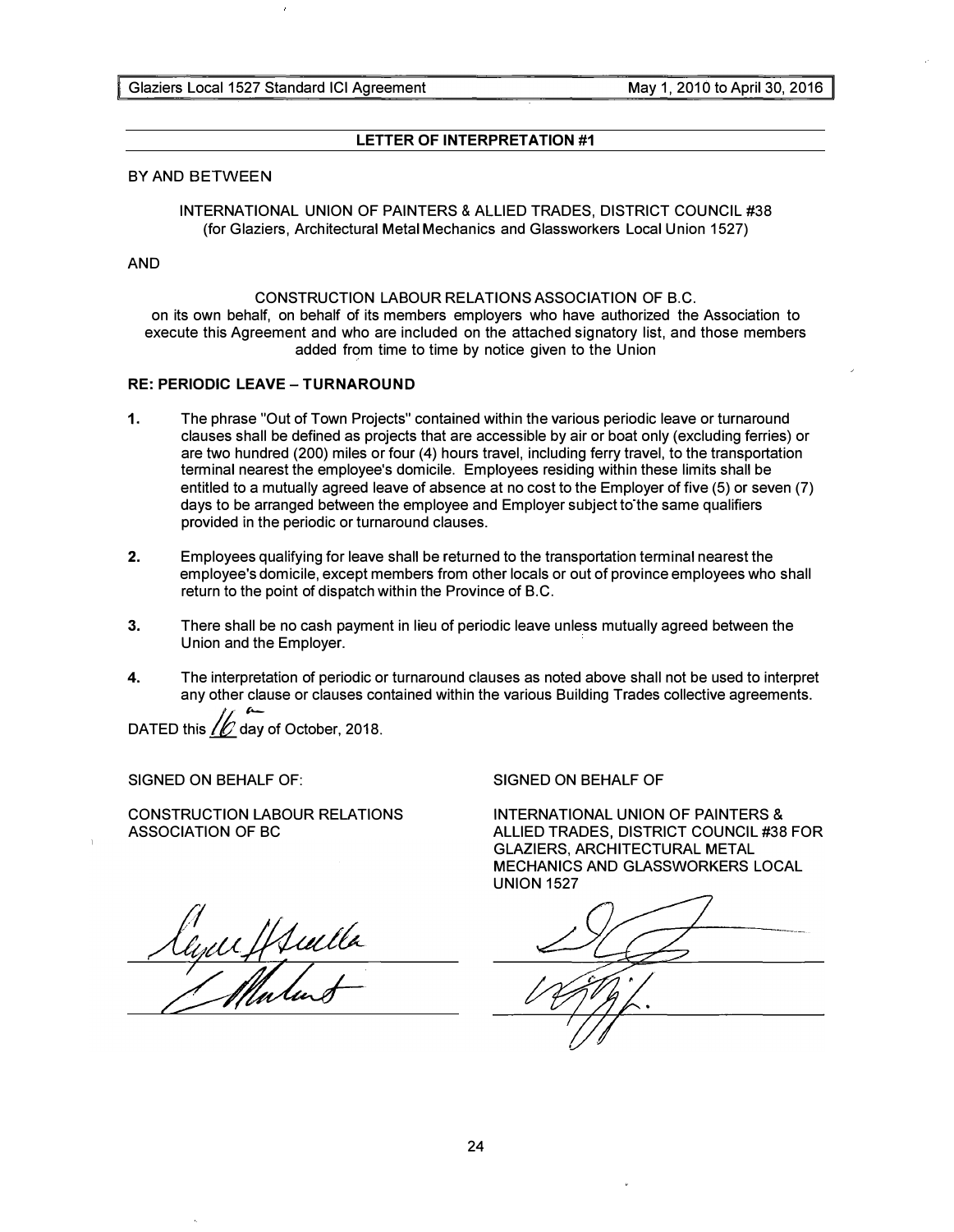Glaziers Local 1527 Standard ICI Agreement May 1, 2010 to April 30, 2016

# LETTER OF UNDERSTANDING #1

# BY AND BETWEEN:

# INTERNATIONAL UNION OF PAINTERS & ALLIED TRADES (IUPAT), DISTRICT COUNCIL #38 (for Glaziers, Architectural Metal Mechanics and Glassworkers Local Union 1527)

(hereinafter referred to as the "Union")

AND:

#### CONSTRUCTION LABOUR RELATIONS ASSOCIATION OF BC

On its own behalf, on behalf of its member employers who have authorized the Association to execute this Agreement and who are included on the attached signatory list, and those members added from time to time by notice given to the Union

#### (hereinafter referred to as the "Employer")

In recognition of the need to establish a new relationship between the Union, its members, and the Employers, the parties have agreed to adopt a new approach designed to increase the organized sector's market share, union membership, and the number of unionized glazing contractors in the Province of British Columbia. In order to achieve this new relationship, the parties have agreed by virtue of this Letter of Understanding to empower the Joint Liaison Committee with the obligation of adjudicating the provisions of this Letter of Understanding in terms of both its provisions and the intent of the parties. The parties further commit that the Joint Liaison Committee (as defined in Article 5) will meet monthly to review the progress of the provisions negotiated by the parties and to determine whether adjustments are necessary.

- 1. The parties agree that the Joint Liaison Committee shall have the power to:
	- (a) Suspend any provision of this Letter of Understanding upon proper notice being given to an Employer, by reason of such Employer being found to be in non-compliance with the conditions contained herein;
	- (b) Determine the period of time for which an Employer's right to utilize the provisions of this clause shall be suspended.
- 2. Should the parties be unable to resolve their differences through the Joint Liaison Committee, either the Union, on behalf of its membership or CLR, on behalf of its signatory Employers, may terminate this Letter of Understanding upon 14 days' written notice to the other party. In the event the Letter of Understanding is terminated, all work tendered prior to the date of termination shall be completed under the terms and conditions of the Letter of Understanding in effect prior to the date of termination. Further, the parties agree to immediately engage the first available arbitrator from the list outlined in Article 3 of the Agreement, who shall be charged with the responsibility of establishing the terms and conditions of employment that shall be in effect for the duration of the Agreement between the Employers signatory to this Agreement and the Union on behalf of its membership.
- 3. From the date of termination to the date of the arbitrator's award, the terms of the adjusted Letter of Understanding #3 contained in the 2000 - 2004 collective agreement shall apply.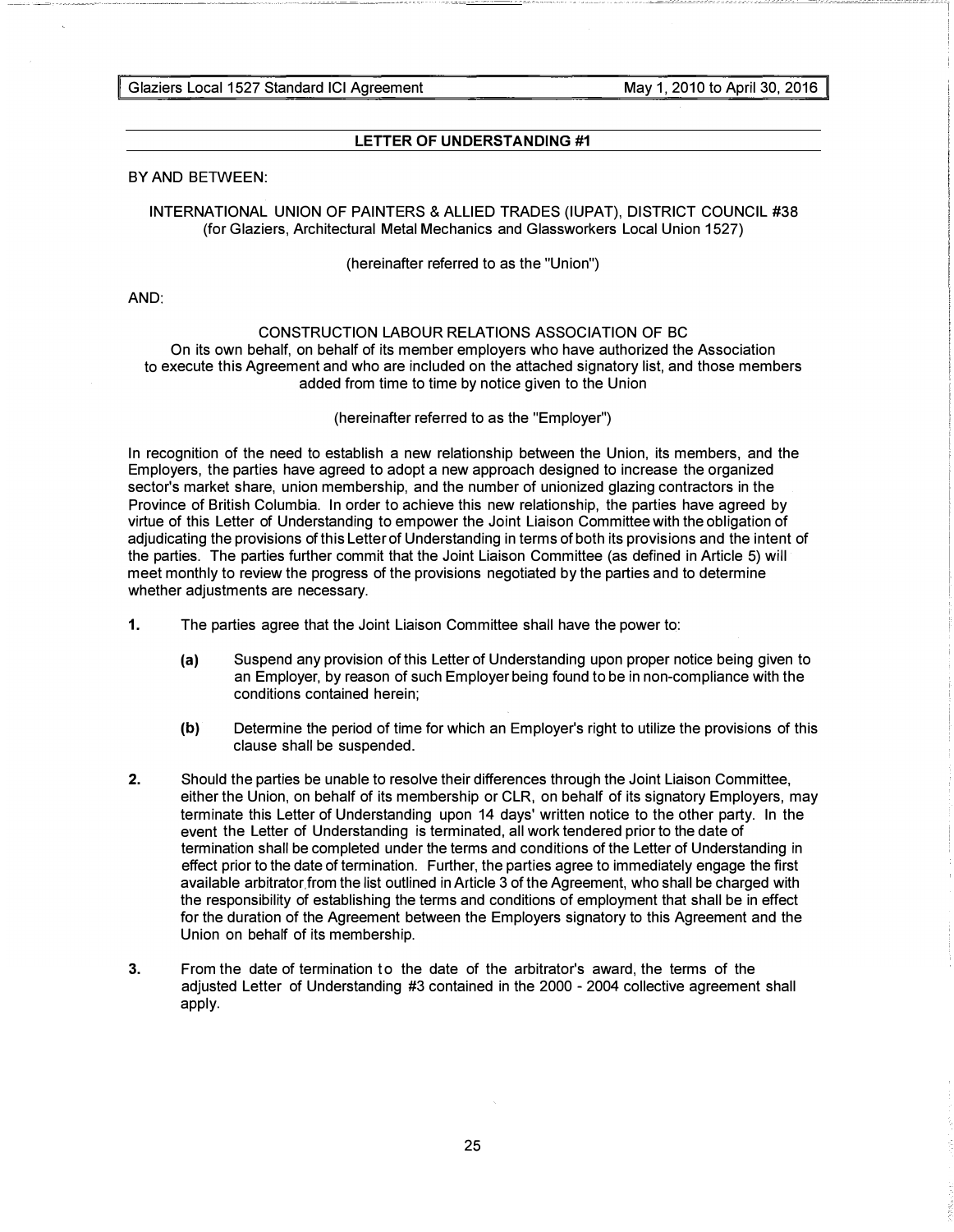#### 4. "Favoured Nations"

(a) Vancouver Island South

In the event that the Union signs or recognizes any Glazing Agreement which is more favourable to the Employers covered under this Agreement in the region of Vancouver Island South, the terms of such an Agreement shall be included in this Agreement.

(b) Province of British Columbia except as noted in (a) above

In the event that the Union signs or recognizes any Glazing Agreement which is more favourable to the Employers covered under this Agreement in the Province of British Columbia excluding (a) above, the terms of such an Agreement shall be included in this Agreement.

5. Pre-Apprentices -the Joint Liaison Committee may adjust the ratios outlined in Letter of Understanding #3.

# 6. Wage Rates

|                                                   |                            | Lower Mainland |             | Vancouver Island           |          |          |  |
|---------------------------------------------------|----------------------------|----------------|-------------|----------------------------|----------|----------|--|
|                                                   | Date of<br>Enable-<br>ment | Nov 1/06       | Nov<br>1/07 | Date of<br>Enable-<br>ment | Nov 1/06 | Nov 1/07 |  |
| Journeyman Wage Rate                              | \$27.44                    | \$28.71        | \$29.98     | \$25.66                    | \$26.94  | \$28.20  |  |
| Holiday Pay 8%                                    | 2.19                       | 2.30           | 2.40        | 2.05                       | 2.15     | 2.26     |  |
| Pension                                           | 1.00                       | 1.33           | 1.00        | 1.00                       | 1.00     | 1.00     |  |
| <b>Health &amp; Welfare</b>                       | 1.97                       | 1.97           | 1.97        | 1.97                       | 1.97     | 1.97     |  |
| <b>RSP</b>                                        | 0.50                       | 0.50           | 0.50        | 0.50                       | 0.50     | 0.50     |  |
| Industry Funds *                                  | 0.58                       | 0.62           | 0.66        | 0.58                       | 0.62     | 0.66     |  |
| Total Package                                     | \$33.68                    | \$35.10        | \$36.51     | \$31.76                    | \$33.18  | \$34.59  |  |
| Foreman $-112\%$                                  | \$30.73                    | \$32.16        | \$33.58     | \$28.73                    | \$30.17  | \$31.58  |  |
| Foreman "A" - 117%                                | \$32.10                    | \$33.59        | \$35.08     | \$30.02                    | \$31.51  | \$32.99  |  |
| <b>Apprentice Wage Rates:</b>                     |                            |                |             |                            |          |          |  |
| $1st$ 6 months (55%)                              | \$15.09                    | \$15.79        | \$16.49     | \$14.11                    | \$14.82  | \$15.51  |  |
| $2nd$ 6 months (60%)                              | 16.46                      | 17.23          | 17.99       | 15.40                      | 16.16    | 16.92    |  |
| $2nd$ year (65%)                                  | 17.84                      | 18.66          | 19.49       | 16.68                      | 17.51    | 18.33    |  |
| $3rd$ year (70%)                                  | 19.21                      | 20.10          | 20.99       | 17.96                      | 18.86    | 19.74    |  |
| $4^{th}$ year – 1 <sup>st</sup> 6 months (75%)    | 20.58                      | 21.53          | 22.49       | 19.25                      | 20.21    | 21.15    |  |
| $4^{th}$ year – $2^{nd}$ 6 months (80%)           | 21.95                      | 22.97          | 23.98       | 20.53                      | 21.55    | 22.56    |  |
| Newly Organized Journeyman Rate<br>$-1st 60$ days |                            |                |             |                            |          |          |  |
| - Inclusive of H&W and<br>Pension contributions   | \$31.19                    | \$32.46        | \$33.73     | 29.61                      | 30.69    | 31.95    |  |

\* Industry Funds include contributions by the Employer to the following funds:

|                                  |         | Lower Mainland |          |         | Vancouver Island |          |
|----------------------------------|---------|----------------|----------|---------|------------------|----------|
|                                  | Date of |                |          | Date of |                  |          |
|                                  | Enable- | Nov 1/06       | Nov 1/07 | Enable- | Nov 1/06         | Nov 1/07 |
|                                  | ment    |                |          | ment    |                  |          |
| <b>Administration Fund</b>       | \$0.10  | \$0.10         | \$0.10   | \$0.10  | \$0.10           | \$0.10   |
| <b>BCBCBTU</b>                   | 0.01    | 0.01           | 0.01     | 0.01    | 0.01             | 0.01     |
| <b>BCYT</b>                      | 0.06    | 0.06           | 0.06     | 0.06    | 0.06             | 0.06     |
| <b>CLRA</b>                      | 0.13    | 0.13           | 0.13     | 0.13    | 0.13             | 0.13     |
| <b>IUPAT Apprentice Training</b> | 0.05    | 0.05           | 0.05     | 0.05    | 0.05             | 0.05     |
| <b>IUPAT Labour Management</b>   | 0.05    | 0.05           | 0.05     | 0.05    | 0.05             | 0.05     |
| Joint Trade Board                | 0.16    | 0.20           | 0.24     | 0.16    | 0.20             | 0.24     |
| Rehabilitation                   | 0.02    | 0.02           | 0.02     | 0.02    | 0.02             | 0.02     |
| Total                            | \$0.58  | \$0.62         | \$0.66   | \$0.58  | \$0.62           | \$0.66   |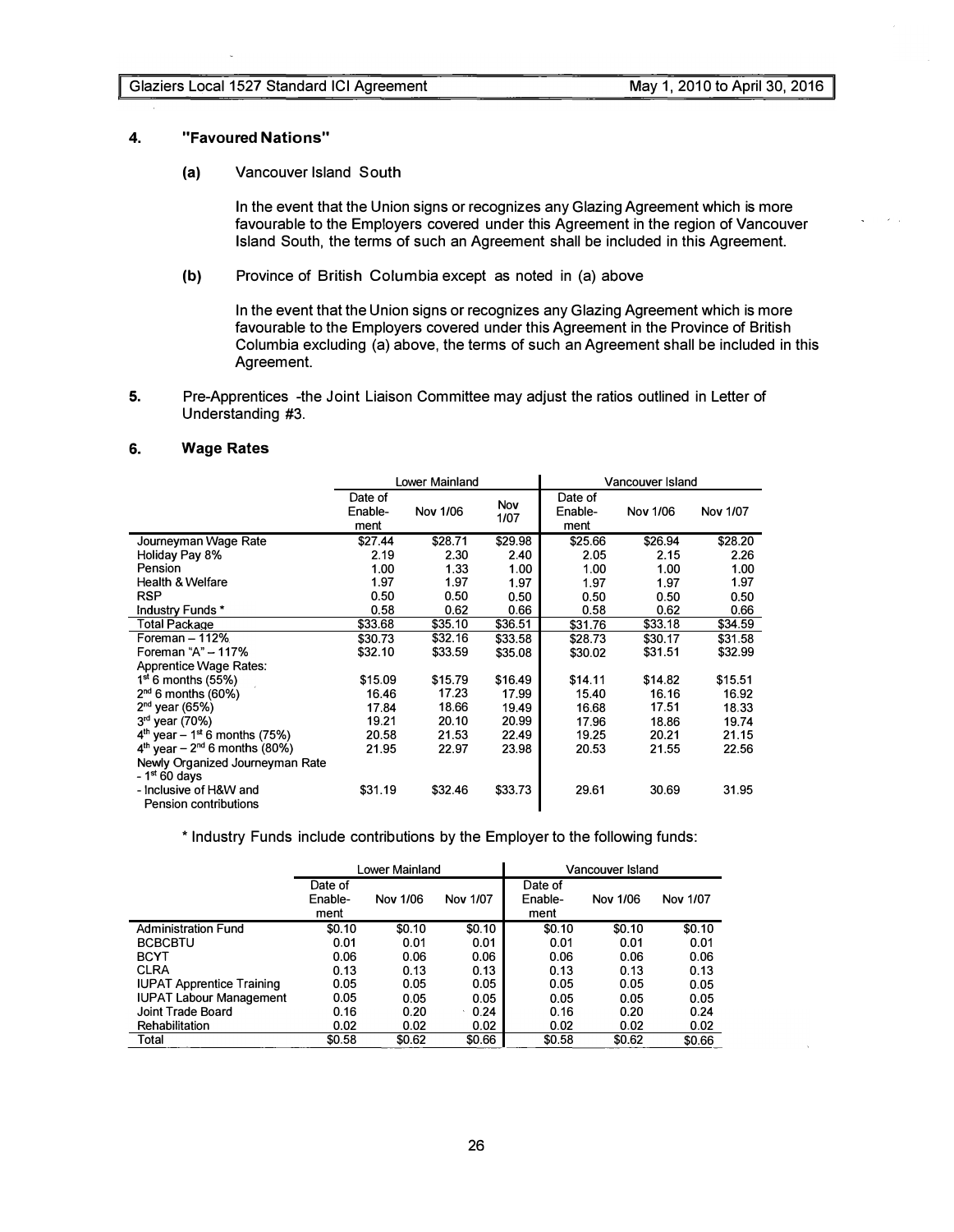#### Subcontracting

The provisions of Article 1, Section 1.03 - Subcontracting, shall be suspended for the duration of this Letter of Understanding under the following terms:

The ability of the Employer to subcontract to non-building trades companies is not intended to replace current employees of the Employer. Except for legitimate reasons, the Employer will ensure the continued employment of their regular employees for the duration of any project where this provision has been exercised.

- 1. The Employer will notify the Union of the name of the subcontractor engaged and the likely commencement date of the project.
- 2. Ten (10) days before a request for a tender for labour, the Employer will notify the Union. The Union undertakes to notify Union labour contractors.
- 3. The Employer will pay an amount equal to two percent (2%) of the value of the labour subcontract to the Joint Trade Board. One percent (1%) shall be paid three (3) months after commencement of the work on site. The remaining one percent (1%) shall be paid upon substantial completion of the work. On projects of less than three (3) months duration, the two percent (2%) payment to the Joint Trade Board shall be paid upon substantial completion of the work.
- 4. If required, the Employer will provide verification of the amount of the labour subcontract by duly notarized statutory declaration.
- 5. The Employer will ensure that the subcontractor engaged to do the work is registered with the Workers' Compensation Board.
- 6. The Employer, in conjunction with any subcontractor, may continue to employ members of the Union on such project.
- 7. Violations of the above provisions shall be adjudicated by the Joint Liaison Committee. SIGNED this  $\frac{1}{2}$  day of October, 2018.

SIGNED ON BEHALF OF:

CONSTRUCTION LABOUR RELATIONS ASSOCIATION OF BC

SIGNED ON BEHALF OF

INTERNATIONAL UNION OF PAINTERS & ALLIED TRADES, DISTRICT COUNCIL #38 FOR GLAZIERS, ARCHITECTURAL METAL MECHANICS AND GLASSWORKERS LOCAL UNION 1527

lyau Healle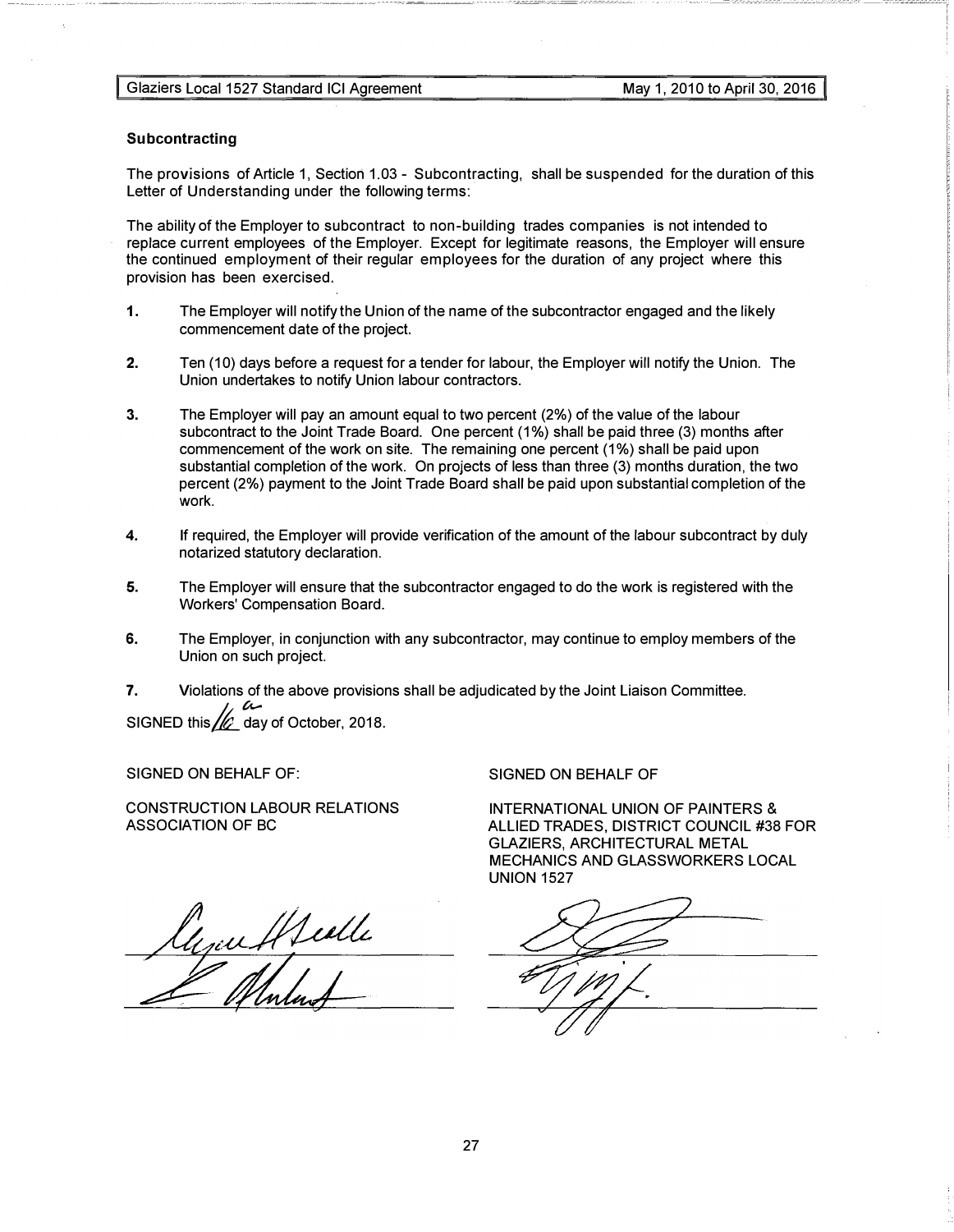Glaziers Local 1527 Standard ICI Agreement May 1, 2010 to April 30, 2016

# LETTER OF INTERPRETATION #2

BY AND BETWEEN

# CONSTRUCTION LABOUR RELATIONS ASSOCIATION OF BC

AND

INTERNATIONAL UNION OF PAINTERS & ALLIED TRADES, DISTRICT COUNCIL #38 (for Glaziers, Architectural Metal Mechanics and Glassworkers Local Union 1527)

Both Parties agree with reference to Article 9.04 the term, "long service steadily employed" shall be interpreted as "eighteen (18) months or more of employment".

 $\prime\prime$ SIGNED this  $/2$  day of October, 2018.

SIGNED ON BEHALF OF:

CONSTRUCTION LABOUR RELATIONS ASSOCIATION OF BC

lyceffteuth

SIGNED ON BEHALF OF

INTERNATIONAL UNION OF PAINTERS & ALLIED TRADES, DISTRICT COUNCIL #38 FOR GLAZIERS, ARCHITECTURAL METAL MECHANICS AND GLASSWORKERS LOCAL UNION 1527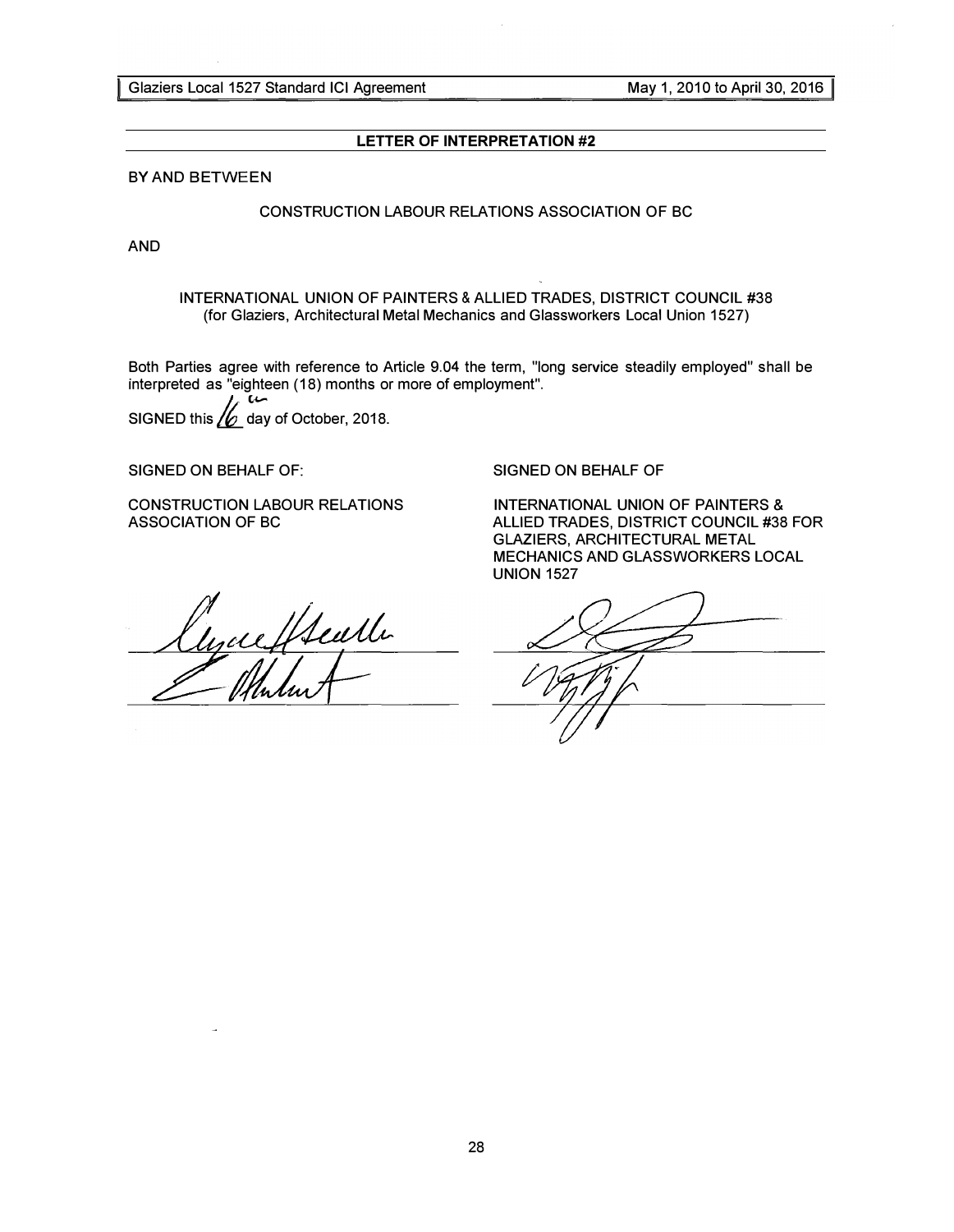Glaziers Local 1527 Standard ICI Agreement May 1, 2010 to April 30, 2016

# LETTER OF UNDERSTANDING #2

#### RE: PRE-APPRENTICES

It is mutually agreed that this Letter of Understanding shall be appended to and form a part of the Glaziers Standard ICI Agreement and continue in full force until a new collective agreement is negotiated:

The following terms and conditions shall apply to the employment of Pre-Apprentices and shall supercede like terms and conditions in the Agreement.

#### 15.13 Pre-Apprentices

#### 1. Wage Package:

| а. | Straight Time Hourly Wage Rate (minimum):            | \$11.00 per hour effective date of<br>enablement                                                                      |
|----|------------------------------------------------------|-----------------------------------------------------------------------------------------------------------------------|
| b. | <b>Combined Vacation and Statutory Holiday Pay:</b>  | eight percent (8%)                                                                                                    |
| c. | <b>Employer Pension Contribution:</b>                | not applicable                                                                                                        |
| d. | Employer Contribution in lieu of Health and Welfare: | fifty-three cents (\$0.53) per hour<br>earned effective date of<br>enablement (refer to item 2. Below<br>for details) |
| е. | <b>Employer Industry Fund Contributions:</b>         | as per Agreement (note: Joint<br>Trade Board Fund employee<br>deduction is not required)                              |
| f. | <b>Employee Deductions:</b>                          | <b>Basic Union Dues and</b><br>Administrative Union Dues only                                                         |

# 2. Health and Welfare Contribution and Coverage:

The fifty-three cents (\$0.53) per hour effective date of enablement. Employer Contribution in lieu of Health and Welfare shall be made in accordance with the following u nderstanding:

- a. In order for an individual to be entitled to coverage under the Glazier Health and Welfare Plan, such individual is first required, as a minimum, to have had the equivalent of two hundred forty (240) hours of "full rate" contributions made to such Plan on their behalf (240 hours x \$1.57/hour = \$376.80).
- b. A Pre-Apprentice shall not be entitled to receive benefits under the Glazier Health and Welfare Plan while employed as a Pre-Apprentice.
- c. i. Notwithstanding item 2.b. above, the Union shall provide a 1st term Apprentice with immediate coverage under the Glazier Health and Welfare Plan, in those instances where such 1st term Apprentice has completed his/her Pre-Apprenticeship.
	- ii. The Union shall facilitate the provision of such coverage using the minimum nine hundred (900) hours (refer to item 3.d.) of Employer Contributions, at fifty-three cents (\$0.53) per hour effective date of enablement, made in lieu of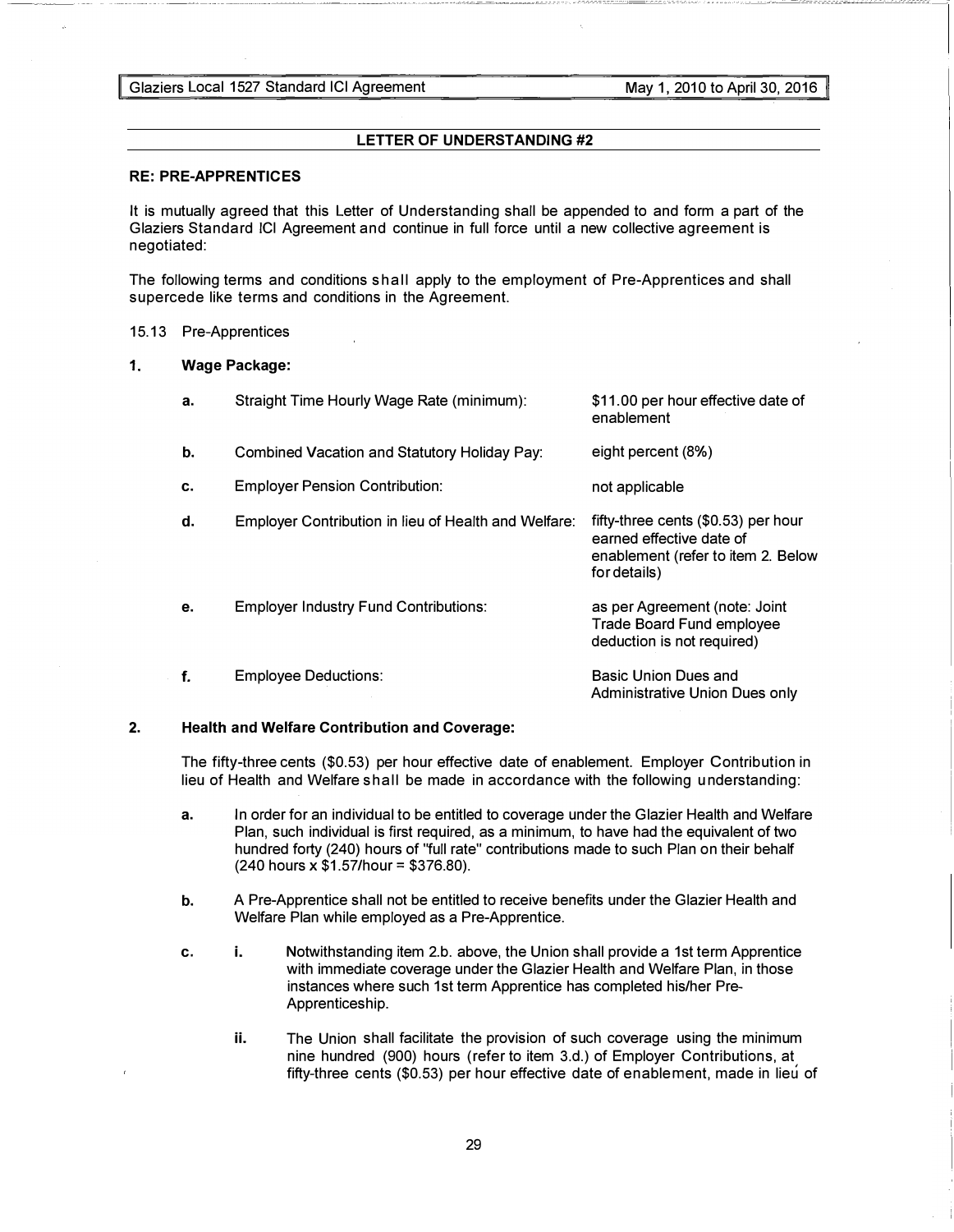Health and Welfare during the Pre-Apprenticeship (900 hours  $\times$  \$0.53/hour = \$477.00).

# 3. Restrictions:

Unless otherwise mutually agreed by the Parties, in writing, a Pre-Apprentice shall:

- a. be permitted to perform any/all work governed by the terms of the Agreement with the following exceptions:
	- \*the Pre-Apprentice will not utilize Power Tools \* nor perform work off-ground. (Swing Stage, Platform, Ladder, etc.)
- b. be a minimum of sixteen (16) years of age as of date of hire.
- c. obtain Union clearance, in person, prior to commencing employment.
- d. be permitted to be employed, as a Pre-Apprentice, for a combined total of no more than nine hundred (900) hours in the industry, regardless of the number of Employer(s) in whose employ such hours have been worked.
- e. upon completion of the Pre-Apprenticeship be registered as a 1st Term Apprentice and treated accordingly.

# 4. Purpose:

Pre-Apprentices shall be:

- a. considered a good possible source of future Apprentices, and
- b. utilized by the Employer, to perform such work as described in item 3.a. above, as a means of reducing the Employer's crew costs and, in turn, of increasing the Employer's ability to compete in the marketplace.

## 5. Ratio:

There shall be no expressed restriction on the number of Pre-Apprentices an Employer may employ at any one time, however, notwithstanding the foregoing, the Employer must have a minimum of one (1) journeyman to one (1) apprentice to one (1) pre-apprentice.

- a. The Union acknowledges, without exception, that the stated purpose of Pre-Apprentices is as stipulated in item 4 above.
- b. The Union shall not unreasonably, or arbitrarily deny an Employer the right to employ a Pre-Apprentice.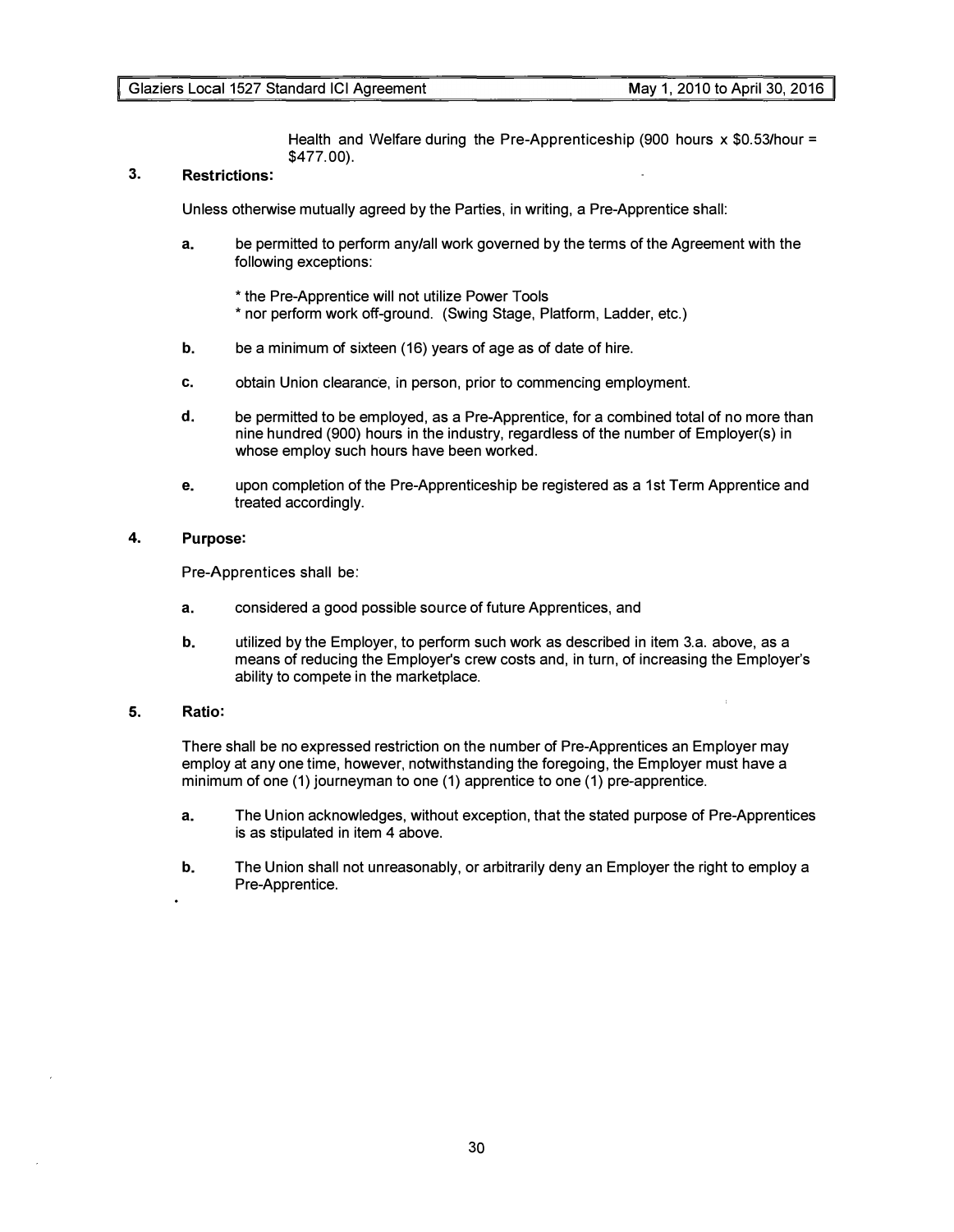Glaziers Local 1527 Standard ICI Agreement

May 1, 2010 to April 30, 2016

;  $\sim$ SIGNED this  $\angle \mathscr{U}$  day of October, 2018.

# SIGNED ON BEHALF OF:

CONSTRUCTION LABOUR RELATIONS ASSOCIATION OF BC

lycuffswille

SIGNED ON BEHALF OF

INTERNATIONAL UNION OF PAINTERS & ALLIED TRADES, DISTRICT COUNCIL #38 FOR GLAZIERS, ARCHITECTURAL METAL MECHANICS AND GLASSWORKERS LOCAL UNION 1527